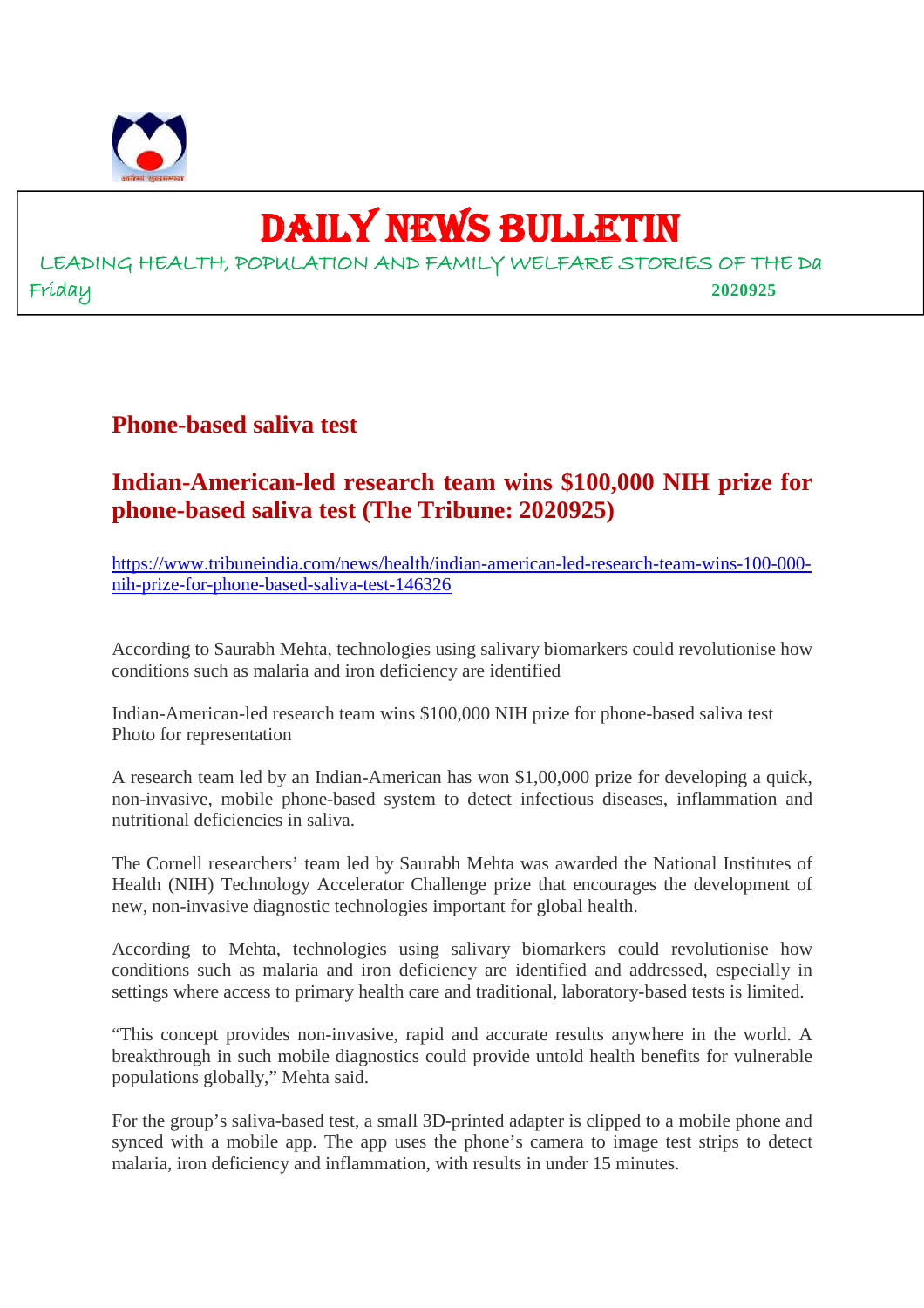The proposal builds on the FeverPhone and NutriPhone platforms developed by the team at Cornell's Institute for Nutritional Sciences, Global Health and Technology (INSiGHT). The technologies, funded by the NIH and the National Science Foundation, evaluate infections and nutritional status using blood.

"These types of potentially world-changing innovations are only possible when you foster strong multidisciplinary research and a culture of innovation, such as we do here at Cornell," said David Erickson, another team member.

The team was led by Mehta, associate professor of global health, epidemiology and nutrition in the Division of Nutritional Sciences, in the College of Human Ecology (CHE), and the Department of Global Development in the College of Agriculture and Life Sciences (CALS).

#### **Coronavirus vaccine**

#### **Chinese company says coronavirus vaccine ready by early 2021 SinoVac CEO says he personally has been given the experimental vaccine (The Tribune: 2020925)**

https://www.tribuneindia.com/news/health/chinese-company-says-coronavirus-vaccineready-by-early-2021-145976

Chinese company says coronavirus vaccine ready by early 2021

A display shows packages of vaccine candidate for SARS-CoV-2 by Sinovac Biotech during a government-organised media tour showcasing the company's development of a coronavirus disease vaccine candidate in Beijing, on September 24, 2020. Reuters

Chinese pharmaceutical company on Thursday said the coronavirus vaccine it is developing should be ready by early 2021 for distribution worldwide, including the United States.

Yin Weidong, the CEO of SinoVac, vowed to apply to the US Food and Drug Administration to sell CoronaVac in the United States if it passes its third and final round of testing in humans. Yin said he personally has been given the experimental vaccine.

"At the very beginning, our strategy was designed for China and for Wuhan. Soon after that in June and July we adjusted our strategy, that is to face the world," Yin said, referring to the Chinese city were the virus first emerged.

"Our goal is to provide the vaccine to the world, including the US, EU and others," Yin said.

Stringent regulations in the US, European Union, Japan and Australia have historically blocked the sale of Chinese vaccines. But Yin said that could change.

SinoVac is developing one of China's top four vaccine candidates along with state-owned SinoPharm, which has two in development, and military-affiliated private firm CanSino.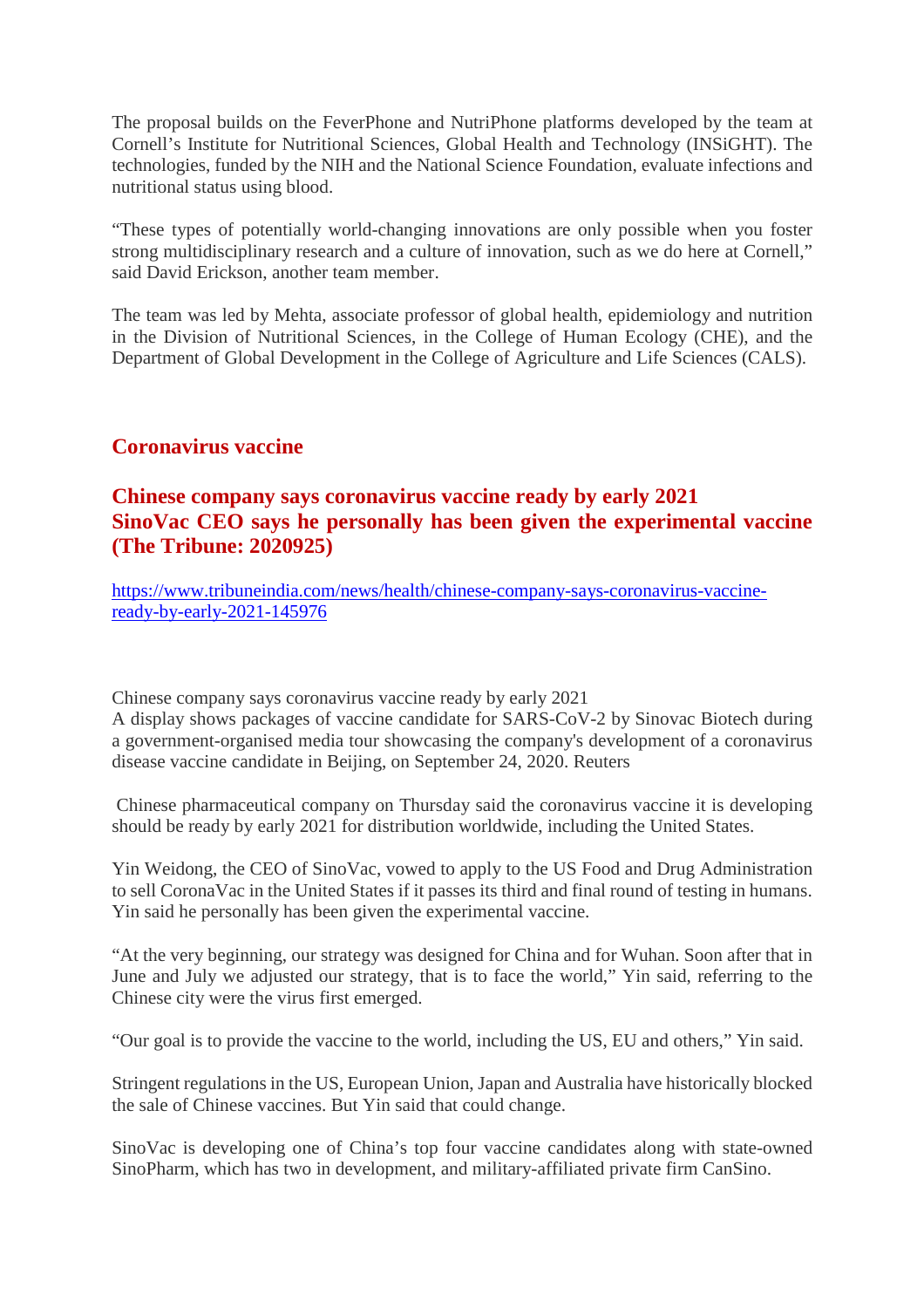More than 24,000 people are currently participating in clinical trials of CoronaVac in Brazil, Turkey, and Indonesia, with additional trials scheduled for Bangladesh and possibly Chile, Yin said.

SinoVac chose those countries because they all had serious outbreaks, large populations and limited research and development capacity, he said.

He spoke to reporters during a tour of a SinoVac plant south of Beijing. Built in a few months from scratch, the plant is designed to enable SinoVac to produce half a million vaccine doses a year. The bio-secure facility was already busy on Thursday filling tiny bottles with the vaccine and boxing them.

The company projects it will be able to produce a few hundred million doses of the vaccine by February or March of next year.

SinoVac is also starting to test small doses of CoronaVac on children in the three countries because of the high rate of infection among young people there.

Yin said the company would prioritize distribution of the vaccine to countries hosting human trials of CoronaVac.

While the vaccine has not yet passed the phase 3 clinical trials, a globally accepted standard, SinoVac has already injected thousands of people in China under an emergency use provision.

Yin said he was one of the first to receive the experimental vaccine months ago along with researchers after phase one and two of human trials showed no serious adverse effects. He said that self-injecting showed his support for CoronaVac.

"This is kind of a tradition of our company," Yin said, adding that he had done the same with a hepatitis vaccine under development.

Earlier this year, China permitted "emergency use" of vaccine candidates for at-risk populations like border personnel and medical workers if companies could show "good safety and good antibodies" from tests of about 1,000 people, Yin said.

SinoVac received that approval in June along with SinoPharm and CanSino, and was able to provide tens of thousands of doses of CoronaVac to Beijing's municipal government, Yin said.

SinoVac employees qualified for emergency use of the vaccine because an outbreak inside the company would cripple its ability to develop a vaccine, he said.

About 90% of the company's staff have received it.

"We are confident that our research of the COVID-19 vaccines can meet the standards of the US and EU countries," Yin said. — AP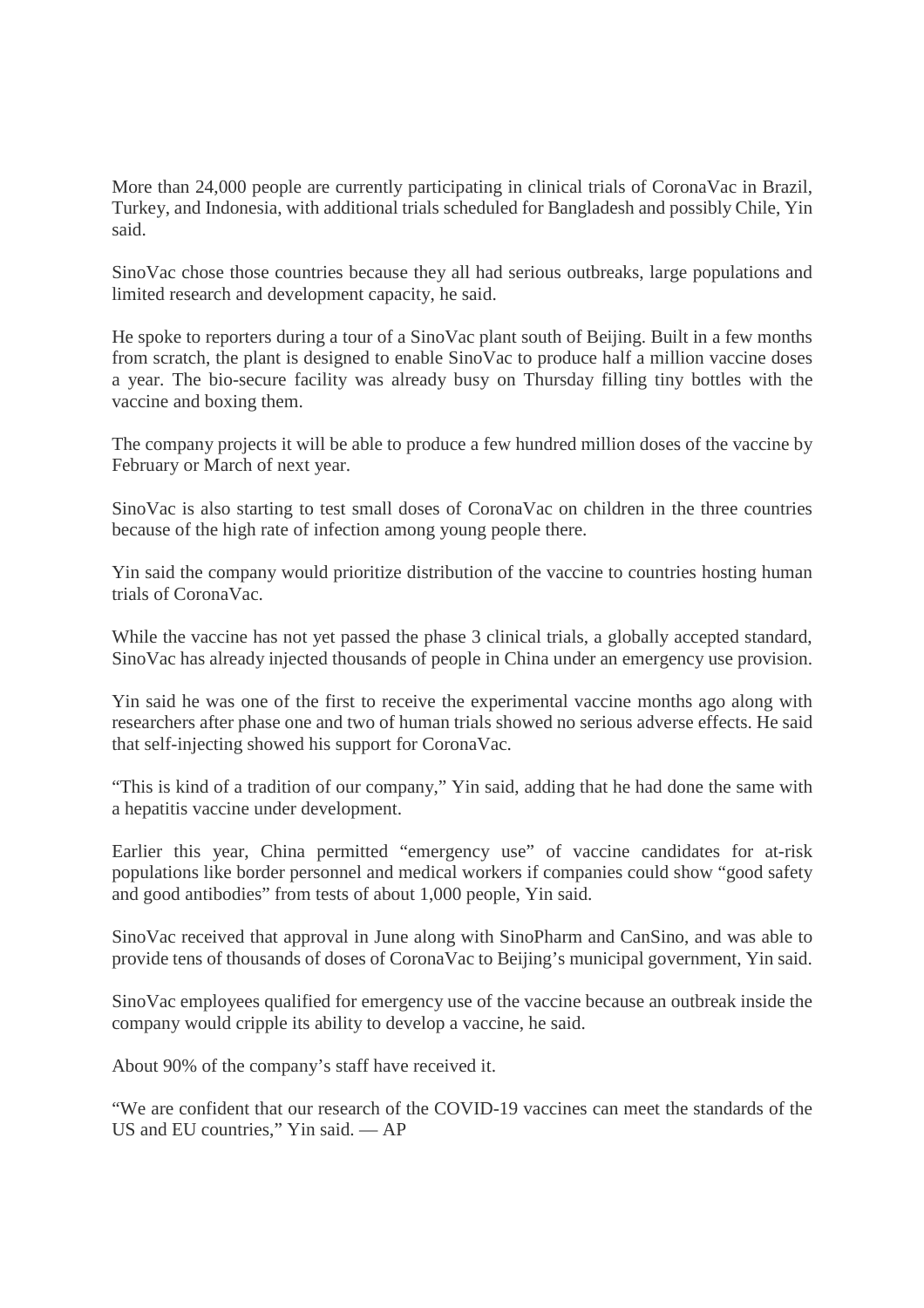#### **DengiAll vaccine**

#### **Panacea Biotec completes Phase I/II study of DengiAll vaccine (The Tribune: 2020925)**

https://www.tribuneindia.com/news/health/panacea-biotec-completes-phase-i-ii-study-ofdengiall-vaccine-145904

DengiAll is a single-dose live-attenuated tetravalent vaccine

Panacea Biotec completes Phase I/II study of DengiAll vaccine Photo for representational purpose only.

Drug firm Panacea Biotec on Thursday said it has successfully completed Phase I/II clinical study to evaluate the safety and immunogenicity of its DengiAll vaccine.

According to the World Health Organization, dengue represents one of the 10 biggest global health threats and it is critical to have access to a safe and effective vaccine candidate that can reduce the devastating impact of dengue fever in endemic regions, Panacea Biotec said in a BSE filing.

DengiAll is a single-dose live-attenuated tetravalent vaccine. "Lt induced robust, balanced neutralising antibody responses against all the four dengue virus serotypes", it said.

"DengiAll's Phase I/II study results are even more important in the context of the COVID-19 pandemic. Co-infection of dengue and COVID-19 in a dengue-endemic India may complicate approach to treatment and strain health care infrastructure," Panacea Biotec MD Rajesh Jain said.

The company has already approached the Drugs Controller General of India (DCGI) to seek accelerated review of its data to bring DengiAll to market quickly and reduce burden on the country's healthcare infrastructure, he added.

Shares of Panacea Biotec were trading at Rs 196.80 per scrip on BSE, up 4.99 per cent from its previous close. PTI

#### **Antigen testing protocol**

#### **Key gap in antigen testing protocol prompts rethink (Hindustan Times: 2020925)**

https://epaper.hindustantimes.com/Home/ArticleView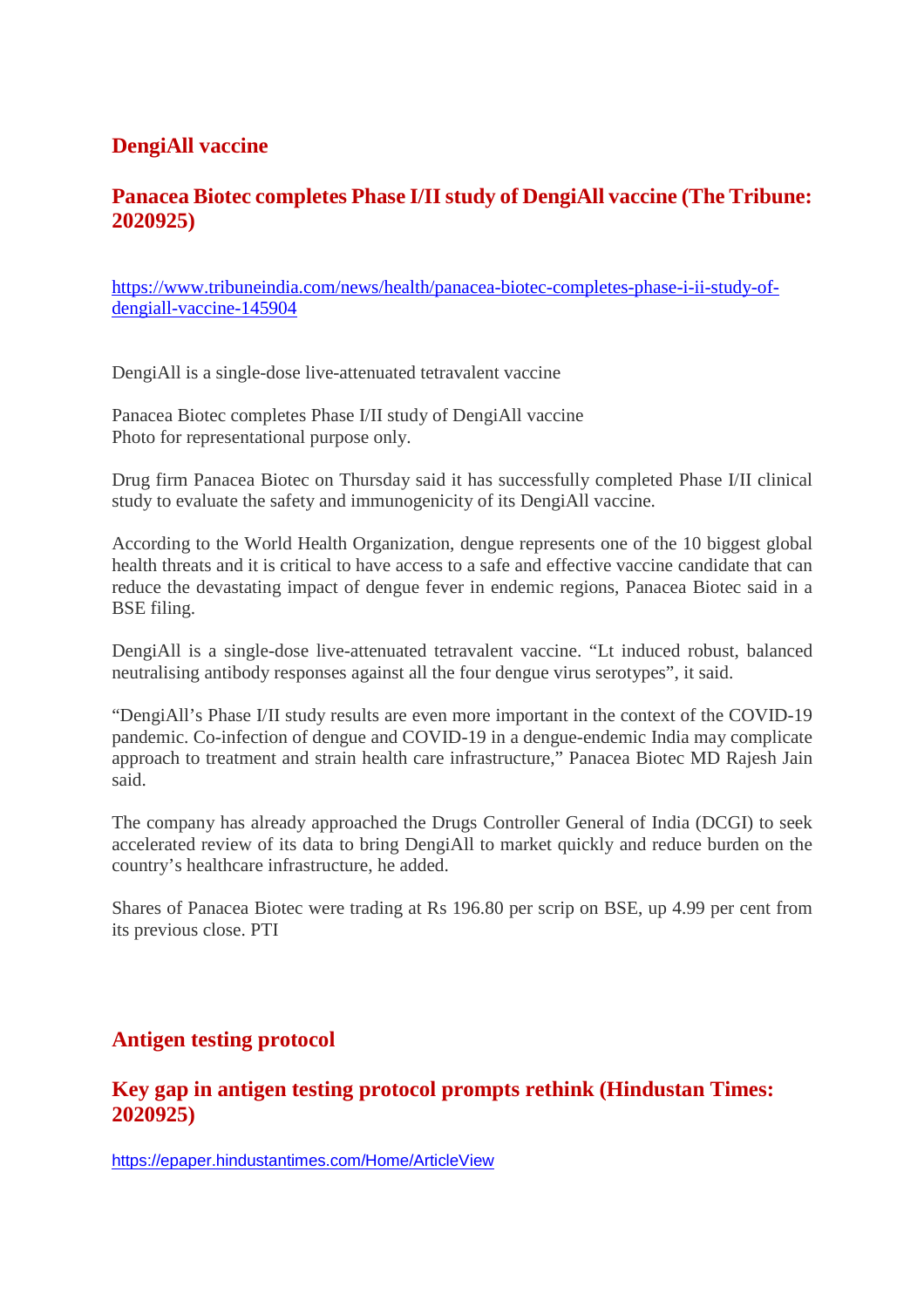

India data compiled by covid19india.org and cross-checked from inputs by HT's correspondents and news agencies

An analysis of Delhi's Covid-19 testing data by the health department showed that, on Wednesday, 1,400 symptomatic people who tested negative in rapid antigen tests (RATs) were not administered the gold standard RT-PCR tests as follow up, highlighting a glaring gap in the Capital's testing protocol.

On Thursday, the Delhi government directed all districts in the Capital to ensure no lapses take place in testing people with symptoms of the coronavirus disease (Covid-19) through the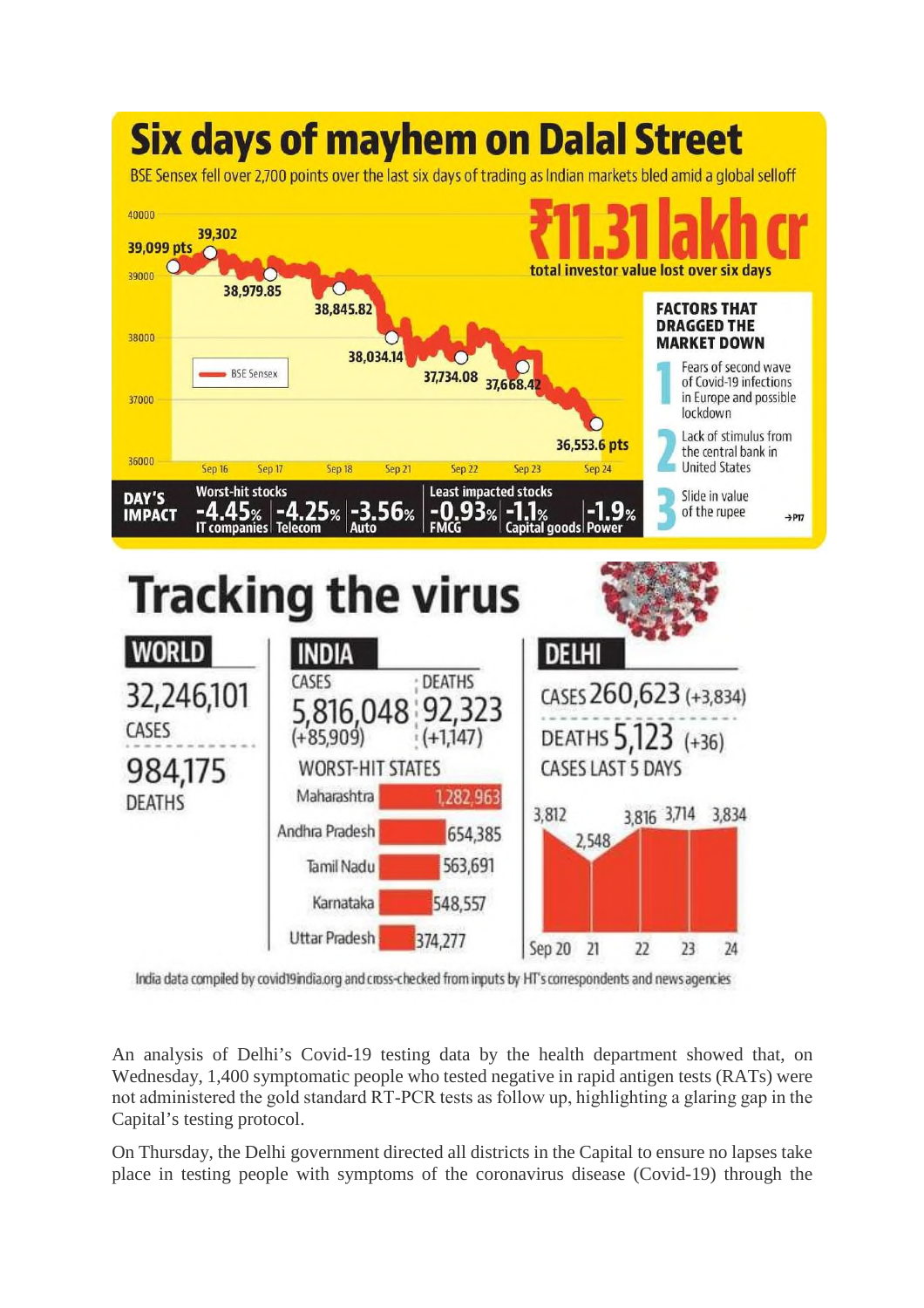Reverse Transcription-Polymerase Chain Reaction procedure, considered the most accurate method of detecting the viral infection.

Special secretary (health and family welfare) Udit Prakash Rai issued the directive.

RATs, while fast (results are in within the hour as compared to a minimum of 24 hours for RT-PCR ones), have a high propensity to give out false negatives -- which means they identify an infected person as uninfected. HT has repeatedly stressed that these tests should be used only in certain contexts (such as in containment zones, or in airports or railway stations), but many states and Delhi continue to use them. Uttar Pradesh and Bihar, for instance, once laggards in testing, have conducted millions of tests, many of them RATs. Delhi too continues to depend heavily on them. In the week to Thursday, RATs accounted for 81.5% of the total 386,924 tests conducted in the Capital.

While experts suggest that if RATs must be used, those symptomatic individuals who test negative must undergo a RT-PCR test (or another accurate molecular test), this is not foolproof either -- at least 40% of those infected with Sars-Cov2 are asymptomatic.

"Total 1,437 antigen negative symptomatic persons have not undergone RT-PCR. Kindly ensure that this is made NIL from today (Thursday). This means from today there should be no antigen negative symptomatic case who is not tested for RT-PCR," read Rai's communication, sent to all district magistrates (DMs) and chief district medical officers (CDMOs).

HT could not immediately ascertain if similar data is available for more days.

The directive also had a district-wise break-up of the number of cases recorded on Wednesday of symptomatic people who tested negative in rapid antigen tests and whose samples were not tested subsequently through RT-PCR. According to the data, north-west Delhi, which also has the maximum number of active Covid-19 cases (over 5,000) in the city, had 870 cases on Wednesday alone where symptomatic antigen negatives were not followed up with an RT-PCR test. North-west Delhi was followed by the south-west district, where 258 symptomatic persons were not administered RT-PCR tests after testing negative for Covid-19 in rapid antigen tests.

"I guess more than 80% of all tests being conducted in Delhi everyday are rapid antigen tests. Heavy reliance on antigen tests is never advisable," said Dr Lalit Kant, former head of epidemiology and infectious disease at the Indian Council of Medical Research. "Rapid antigen test is only a test of choice for routine surveillance in containment zones and screening at the point of entry. In all other situations, RT-PCR tests should be given priority. Merely increasing the testing through rapid antigen tests will not give a true picture of Delhi's real positivity rate."

A Delhi government spokesperson confirmed that a specific direction was issued by the state Directorate General of Health Services (DGHS) to all field teams conducting rapid antigen tests that there should be no lapse in conducting follow-up RT-PCR tests. "Medical officers of each of the 11 districts have been asked to strictly ensure that no symptomatic RAT negative is let go without an RT-PCR test. The DGHS has issued necessary directions in this regard," the spokesperson said.

In fact, the medical officer has been asked to go ahead with an RT-PCR procedure without necessarily having to wait for the result of the antigen test.

"Earlier the field teams used to wait until the results came and if negative many people would just leave the centre immediately, despite officials asking them to wait. Now symptomatic people can be tested with RT-PCR right there without waiting for the antigen results," the spokesperson said.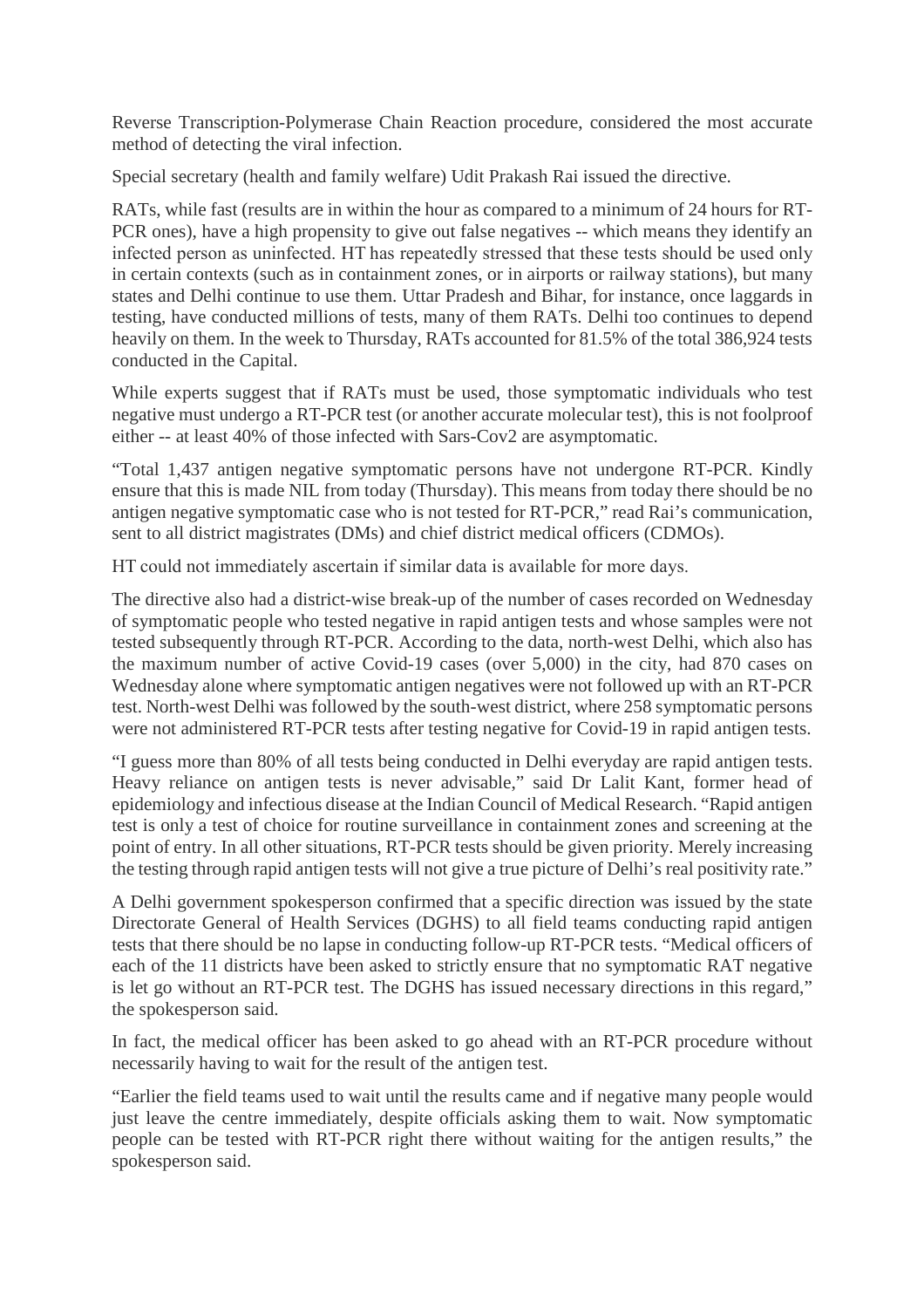A senior health department official said on condition of anonymity that the Delhi government is also working on a plan to increase the number of RT-PCR testing laboratories.The official added that the Delhi government is awaiting approvals from the Union government on the plan.

"Daily RT-PCR tests have now crossed the 10,000 mark, while the existing combined capacity of all the 54 labs in Delhi is around 11,000 tests per day. Modalities are being worked out to scale up RT-PCR sample processing capacity further. It is in various approval stage from the Central government," said the official. To be sure, Delhi still doesn't do more than 10,000 RT-PCR tests every day. In the week to Thursday, for instance, this level has been breached four times.

Sandeep Mishra, district magistrate of the north-west district, the one with the highest case load, said his administration was now ensuring that access to an RT-PCR test is as easy in the district as to the rapid antigen test. "We are ensuring [that] both RAT and RT-PCR facility should be available at all testing centres."

BM Mishra, DM of south district, said: "They (health officials) do not let people leave the test centres at any cost until the RAT results come. As soon as the result comes negative on RAT, a fresh sample for RT-PCR is also collected from the symptomatic person."

#### **Urban and rural testing**

#### **What data tells us about urban and rural testing?(Hindustan Times: 2020925)**

https://epaper.hindustantimes.com/Home/ArticleView

India's rural districts, home to nearly 74% of the country's population, accounted for 65% of all Covid-19 tests conducted in August, and 55% of new cases reported that month. Urban districts, on the other hand, are home to 14% of the population and accounted for nearly 22% of all tests conducted in August, with 28% of the cases reported that month coming from them.The government this week released in Parliament data on the number of Covid-19 tests conducted in each of India's 734 districts in August. This is the first time that district-level data on testing from across the country was made public. © 2020 All Rights Reserved. Powered by Summit

Disclaimer: The contents of this website is the copyright of HT Digital Streams Limited and any downloadable version thereof, including but not limited to electronic or digital version of newspaper (e-paper) in any format, is intended for personal consumption only. Dissemination, distribution, circulation and/ or publication of any content or e-paper (pdf or otherwise) through any mode and/or on any social media platform without prior authorization/ permission/ license, is strictly prohibited.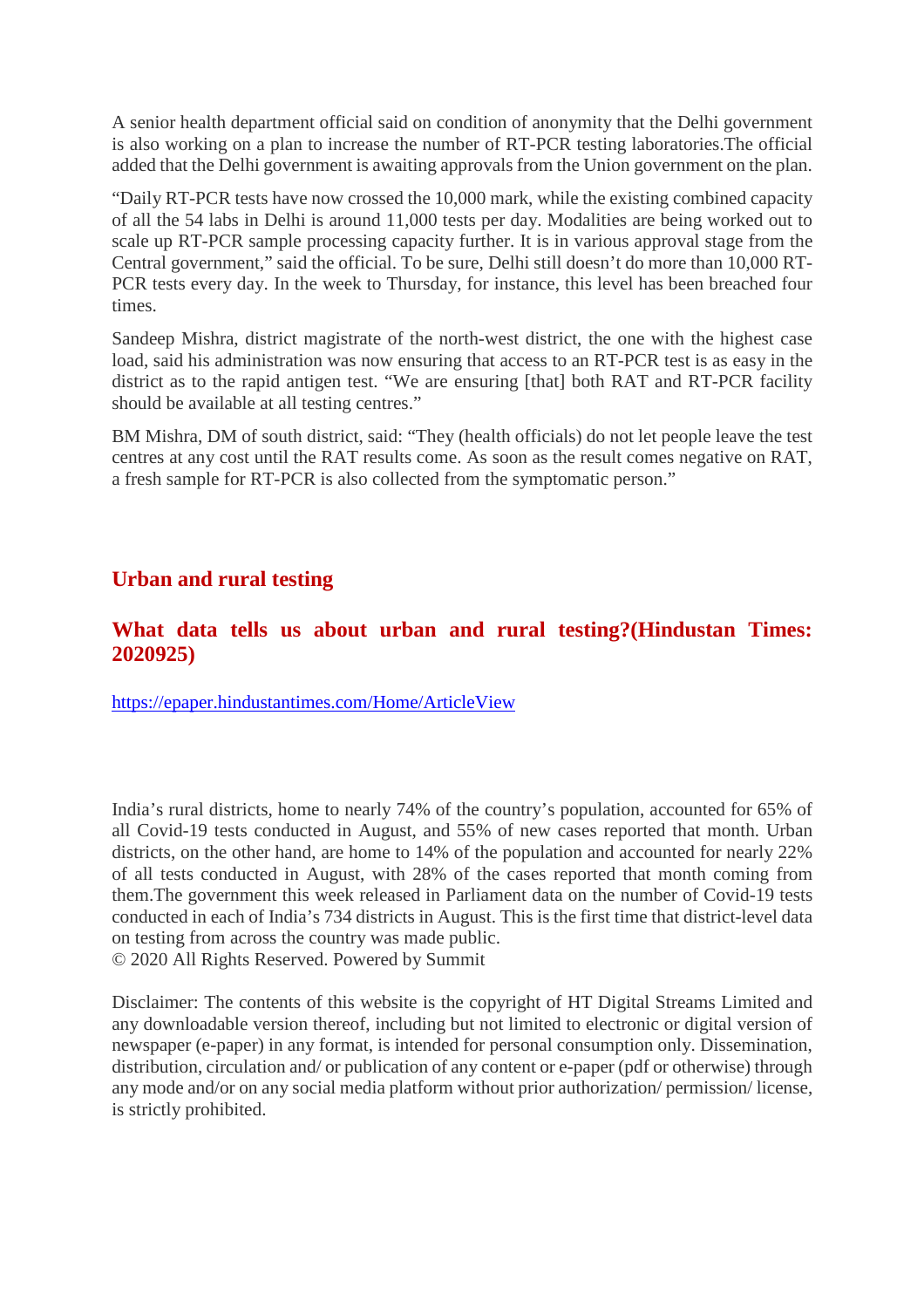## Rural areas have a disproportionately lower share of tests, and an even lower share of cases

This analysis has divided India's districts into three large groups - urban districts (less than 40% rural population), mixed districts (40% to 60% rural population) and rural districts (more than 60% rural population). The proportion of the rural population is based on the 2011 Census (the latest data available). Data on the number of cases has been sourced from How India Lives (11 revenue districts of Delhi have been taken as one single unit because the Delhi government does not release a district-wise breakup of confirmed infections). The number of tests conducted per million people in rural districts was 14,880, compared with 26,115 tests per million in urban districts.

#### Share of districts (by % rural population)



### Lower positivity rate indicates that rural areas are better covered by Covid-19 testing

Nationally, about 8% tests in August came out positive. But this figure was 10.5% in urban areas and 6.9% in rural areas. Both were higher than what is recommended by the World Health Organisation, which says the positivity rate from a region that has a comprehensive testing programme should be at or below 5% for at least two weeks before it can be considered that the outbreak is under control.

To be sure, the government has not given a breakup of tests by method. A Reverse Transcription-Polymerase Chain Reaction (or RT-PCR) test, seen as the gold standard in Covid-19 testing, tends to result in a higher positivity rate because the other common method, the rapid antigen test, may throw up false negatives for people who are infected with a low viral load. The government said on August 4 that about a quarter of all Covid-19 tests across the country were rapid antigen tests. A greater share of rapid antigen tests in a region may lead to a lower positivity rate there. Anecdotally, Bihar and Uttar Pradesh, which account for 18% of all rural districts in the country, depend heavily on antigen tests. Some predominantly urban areas, such as Delhi, also use a disproportionate number of antigen tests

#### Test positivity rate in India's districts (by proportion of rural population)



# Urban districts have 2.7 times as many cases per million residents than in rural districts

In August, rural areas reported 1,023 confirmed cases per million people compared to 2,736 confirmed cases per million people in urban areas. While it is possible that the infection spreads at a slower rate in the rural areas because of the low population density (people per square kilometre) there, it is equally possible that the results have been skewed by states such as Uttar Pradesh and Bihar (which have a large proportion of rural population) depending largely on inaccurate antigen tests. To be sure, the population density metric ought to be read with care. For example, Bihar's Vaishali district (more than 80% rural population) has a population density of 2,164, more than Haryana's Gurugram (1,267), which has 31% rural population. The positivity rate in Vaishali was 2.8% compared to 4.3% in Gurugram but this again, may be because of Bihar's dependance on antigen tests which lowe

#### **Cases per million & median population density**

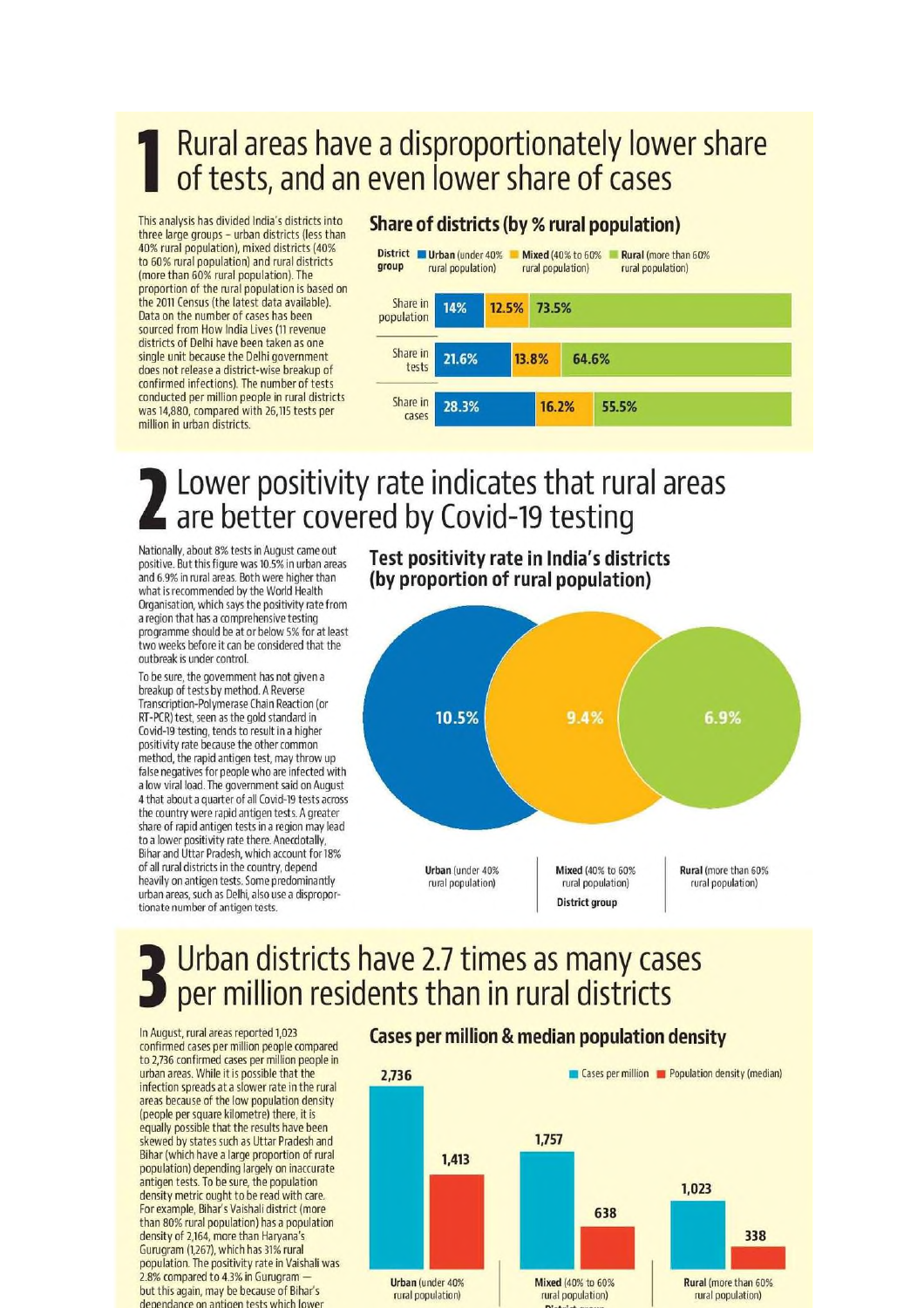#### **Covid-19: What you need to know today (Hindustan Times: 2020925)**

#### https://epaper.hindustantimes.com/Home/ArticleView

Like three other companies with Covid-19 vaccine candidates undergoing Phase 3 clinical trials, Johnson & Johnson, on Wednesday, made public the elaborate documentation of its clinical testing protocol (it has the largest Phase 3 trials of all candidates yet, around 60,000 people). This unprecedented level of disclosure — it's never happened before, so this is an apt and perhaps unprecedented use of the oft-misused word — comes amidst fears that vaccine developers could cut corners in their race to develop a shot for the coronavirus disease, or allow themselves to be pressured by the political establishment into launching vaccines that are not ready. Vaccines have to prevent infection, reinfection and, most importantly, be safe — one reason why it usually takes years to create one. Sure, the crisis posed by the pandemic has shortened the timeline, perhaps permanently. If a vaccine for Covid-19 is available by the middle of next year — and it is definite that at least one will be — then there is a high likelihood of no new vaccine for any disease ever taking the 7-10 years it used to in the BC (before Covid) era. But it still needs to check boxes on safety and efficacy.

All four companies — Pfizer, Moderna, AstraZeneca, and Johnson & Johnson — are also signatories to a pledge to ensure "high ethical standards and sound scientific principles", and to not seek regulatory approval for their vaccines till clinical trials on tens of thousands of individuals show them (the vaccines) to be effective and safe. Five other companies, GlaxoSmithKline, Merck, Novavax, BioNTech and Sanofi, also signed this pledge. Among these, BioNTech is working with Pfizer on the vaccine.

The vaccine, like the mask, has become a political issue in the US. After the country's drug regulator, the Food and Drug Administration, said it is considering tightening its vaccine approval process to include outside experts, US President Donald Trump, who has been pushing for a vaccine ahead of the November election, said on Wednesday that this sounded like "a political move". For good measure, he added that if FDA makes the changes, the "White House" may or may not "approve it".

The potential consequences of either vaccine developers or regulators giving in to political pressure could be disastrous, which is why the pledge and the disclosures — with four large companies having released theirs, other vaccine developers have no option but to share their own protocols; not doing so will likely prove controversial and also cast a shadow over the trials themselves — are important.

A reading of the protocols shows (warning: they make for heavy reading) that the J&J trial is the only one measuring the efficacy of the vaccine in preventing severe and critical cases of Covid-19. As pointed out by Peter Doshi and Eric Topol in an opinion piece in The New York Times earlier this week, the protocols for the clinical studies of the Moderna, AstraZeneca and Pfizer vaccine candidates say that "a vaccine could meet the companies' benchmark if it lowered the risk of mild Covid-19, but was never shown to reduce moderate or severe forms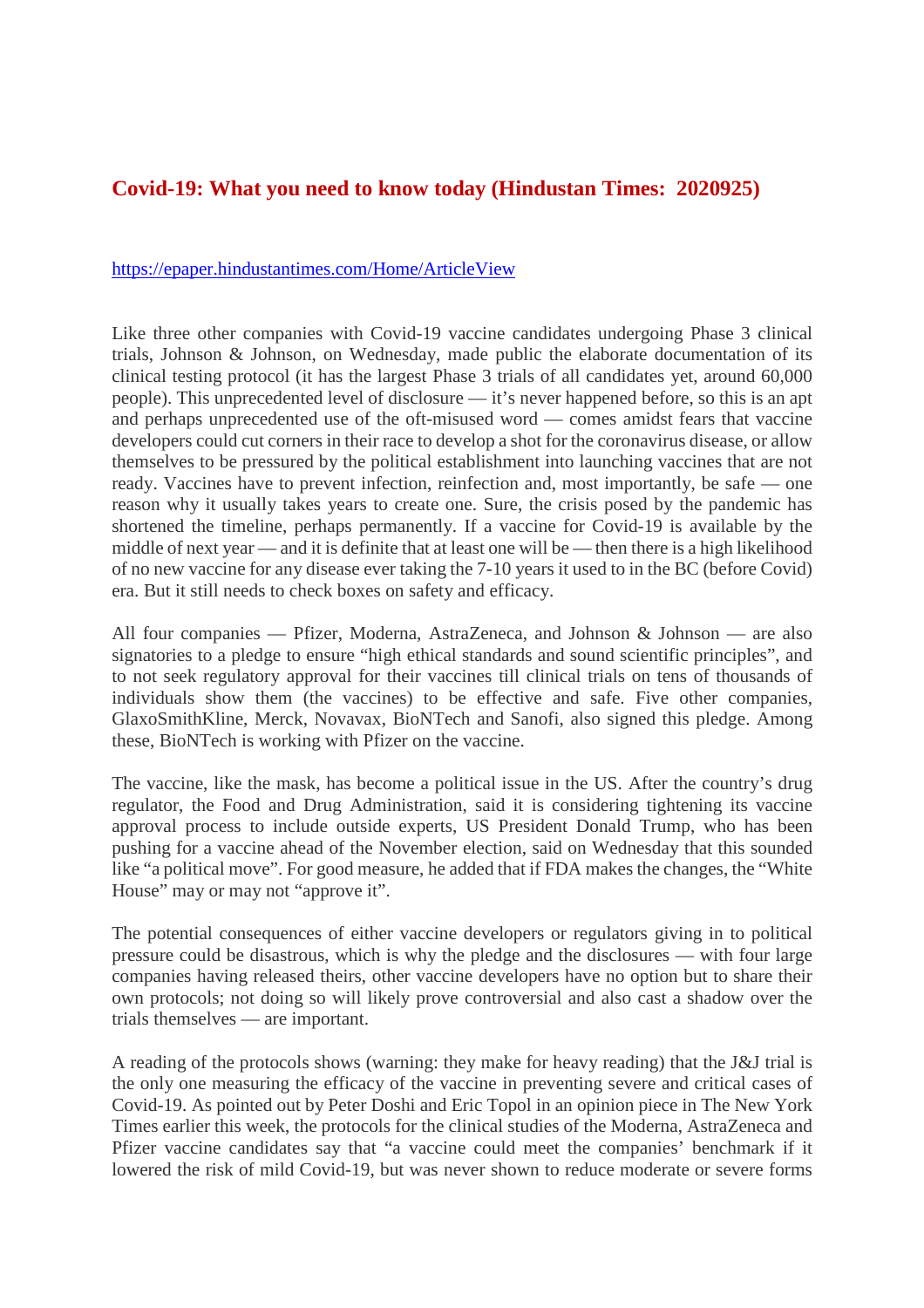of the disease, or the risk of hospitalisation, admissions to the intensive care unit, or death". Writing in The Washington Post, William Haseltine, a former Harvard Medical School professor who now runs a health think tank, flagged the same concern. "...the protocols should heighten anxiety rather than alleviate it. A close reading suggests the clinical trials have been designed to ensure the greatest possible success for these candidates — and could overstate their effectiveness." Haseltine was commenting on the Moderna and Pfizer clinical study protocols, the first to be released.

There is also another big difference between the Johnson & Johnson vaccine and the other three — it requires refrigeration but does not need to be frozen. Ensuring things stay frozen during transportation and storage presents a significant challenge, especially in many developing countries (including India, where the problem is compounded by sheer size) (see page 9).

Over the next few weeks and months, more vaccine candidates are expected to launch their Phase 3 trials. According to the HT Vaccine Tracker, there are 18 vaccines in Phase 2 trials. There are another 6 in Phase 3, and 5 have been approved for emergency use.

#### **Covid Cases (The Asian Age: 2020925)**

http://onlineepaper.asianage.com/articledetailpage.aspx?id=15124984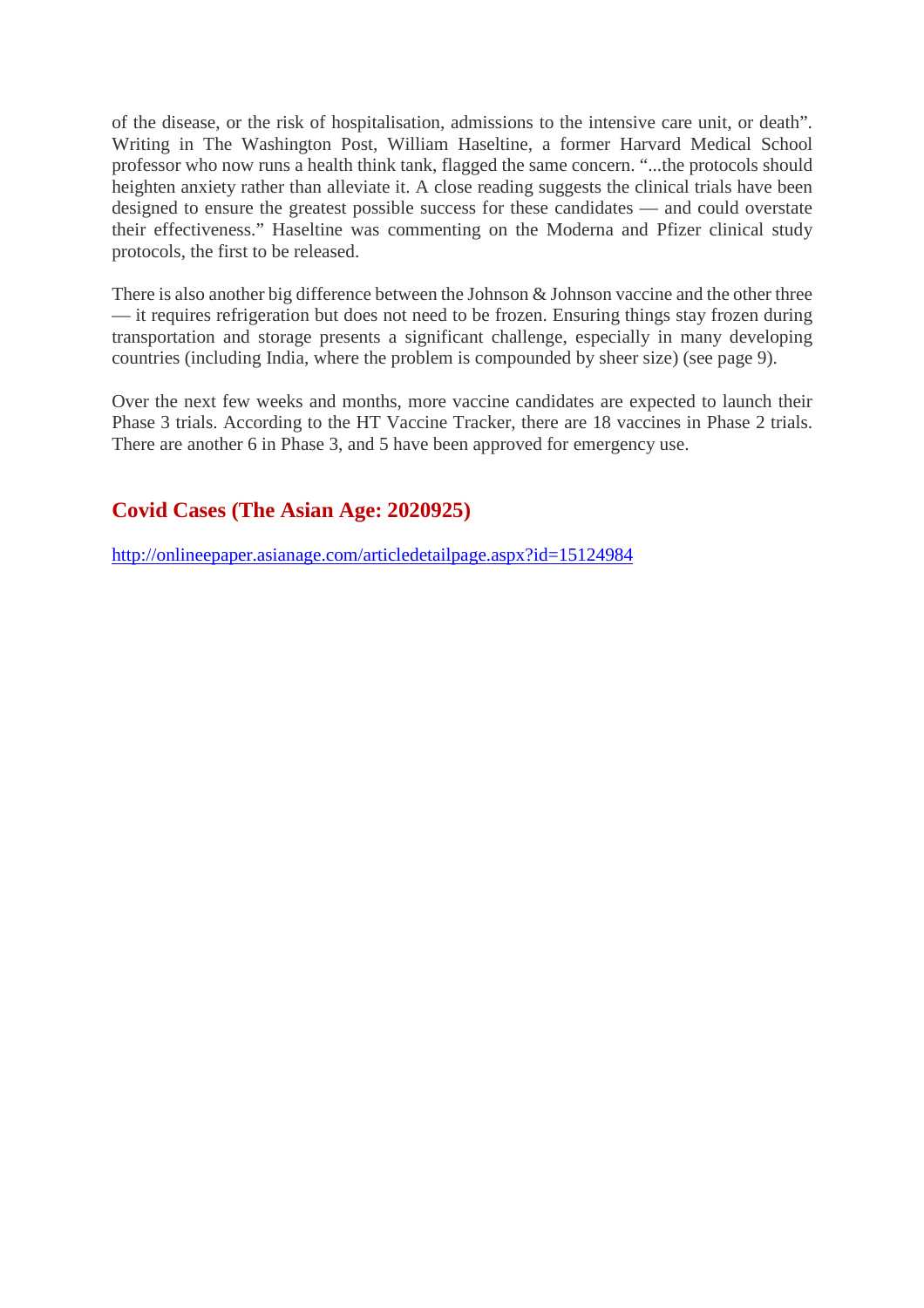# ■ 3.834 + ve cases, 36 deaths in 24 hours ■ Death count rises to 5.123 Covid cases will lessen soon: Kejri

#### AGE CORRESPONDENT NEW DELHI, SEPT. 24

Chief minister Arvind<br>Kejriwal on Thursday<br>said that the second wave of Covid-19 in Delhi has<br>perhaps hit its peak and<br>experts feel that the cases of infection will lessen in<br>the coming days in the

national capital.<br>
Delhi recorded 3,834<br>
new Covid-19 cases. Of new Covid-19 cases. Or<br>the total 2,60,623 patients,<br>31,125 are active and<br>2,24,375 patients were<br>recovered. With 36 deaths<br>in the last 24 hours, total death counts rose to 5,123

Mr Kejriwal said that the government is "keeping its fingers crossed"<br>and hoped that the Covidand hoped that the Covid-<br>19 cases will "gradually"<br>Lower due to steps taken<br>by the AAP dispensation.<br>The national capital has<br>been witnessing a surge<br>in the number of coron-<br>avirus cases in the last<br>faw days few days.

"All the experts believe that the second wave (of that the second wave (of<br>coronavirus), which had<br>come in Delhi, appears to<br>Now, it will lower in the<br>Now, it will lower in the<br>coming days," Mr<br>Kejriwal told reporters.<br>The chief minister<br>pointed out that the<br>Covid-19 case

were by and large under<br>control between July 1



**Arvind Kejriwal** 

and August 17 and on an<br>average, 1100-1200 new average, 1100-1200 new<br>cases were being reported<br>every day. "From August<br>17, the cases rose slightly from around 1,100 to 1,500<br>and as a responsible government, we did not take any risk and immediately scaled up testing from<br>around 20,000 to 60,000<br>per day. The best way to<br>defeat coronavirus is to conduct aggressive testing to identify and isolate positive cases." said Mr Kejriwal.

"The coronavirus cases<br>have increased in Delhi because testing was massively scaled up. The<br>cases were around 4,500<br>on September 16 which have now started coming have now started coming<br>down and currently there<br>are around 3, 700 cases<br>(daily)," he said.<br>According to Mr<br>Kejriwal, had the testing

would have scaled down<br>to previous level of daily 20, 000 tests, the cases would have come down to<br>around 1, 500 per day.

#### **Higher recoveries in Covid-19** cases for 6th day on the trot

#### **AGE CORRESPONDENT** NEW DELHI, SEPT. 24

More recoveries than fresh cases of novel coronavirus continue to be<br>recorded even as the total<br>number of cases crossed 57.32 lakh

57.32 lakh.<br>
While there were 86,508<br>
while there were 86,508<br>
new cases of Covid-19 in<br>
the last 24 hours, another<br>
set of 87, 374 persons<br>
recovered at the same<br>
number of recovery rate in<br>
the country is now 46.75<br>
lak is 81.55 per cent. This is<br>the sixth consecutive day<br>when higher recoveries than fresh cases was regisetred.<br>"As India records more

recoveries than the new<br>cases, the gap between<br>recovered cases and the active cases is continuous-<br>ly widening. The recov-<br>ered cases exceed the active cases (9.66 lakh) by<br>more than 37 lakh. This has also ensured that the<br>active caseload accounts for merely 16.86 per cent of for merely to boy ber cent or<br>the total positive cases.<br>This has sustained on its<br>steady declining path,"<br>Union health ministry<br>officials said.

#### **COVID WATCH**

57.32 LAKH **CASES ACROSS NATION** 46.75 LAKH

**PEOPLE CURED SO FAR** 

IN THE last 24 hours, 1,129 deaths have been<br>registered taking total fatalities in the country to 91, 149. Maharashtra<br>reported 479 deaths followed by Uttar Pradesh and Punjab with 87 and 64 deaths, respectively.

Nearly 74 per cent of the new recovered cases are found in 10 States/UTs.<br>Maharashtra has maintained this lead with 19.476 cases (22.3 per cent) for the<br>sixth consecutive day. In sixth consecutive uay. in<br>the last 24 hours, 1,129<br>deaths have been regis-<br>tered taking total fatalities in the country to 91, 149.<br>Maharashtra reported 479<br>deaths followed by UP and Punjab with 87 and 64<br>deaths, respectively.

#### **Noida Covid tally** crosses 12K, 192 cases in 24 hours

Noida, Sept. 24: Uttar<br>Pradesh's Gautam Buddh Nagar recorded 192 Covid-<br>19 cases on Thursday that pushed the district's case-<br>load to 12,010, official data showed. The number of showed. The number of<br>active cases rose to 1,699<br>from 1,615, according to<br>the data released by the<br>UP Health Departmet for<br>a 24-hour period.<br>On the brighter side, 109<br>more patients got discharged during the period.

od, as the total number of<br>recoveries reached 10,261, the data showed. The district, adjoining Delhi, has<br>so far recorded 50 deaths linked to the pandemic,<br>with one of the lowest<br>mortality rates of 0.41 per

cent, it showed.<br>Meanwhile, the recovery rate of patients reached<br>85.43 per cent, down from<br>85.91 per cent on 85.91 per cent com<br>Wednesday, as per the statistics. Gautam Buddh<br>Nagar now ranks ninth<br>among the 75 districts in the state in terms of active cases, seventh in recover-<br>ies and 32nd in death toll,<br>according to the official<br>figures. There were 61,300  $\frac{1}{2}$  active cases across UP on<br>Thursday  $-PTI$ 

#### **Post-COVID syndrome**

#### Post-COVID syndrome emerging in Kerala? (The Hindu: 2020925)

https://www.thehindu.com/news/national/kerala/threat-of-lung-fibrosis-postcovid/article32687199.ece

Threat of lung fibrosis post-COVID

Initial symptoms of pulmonary fibrosis, a lung disease happening due to the damaging of tissues that can lead to shortening of breath, have been noticed in a couple of people who recovered from COVID-19 here recently.

#### **Common diabetes drug**

#### Common diabetes drug linked to low risk of major heart issues (New Kerala: 2020925)

https://www.newkerala.com/news/2020/169964.htm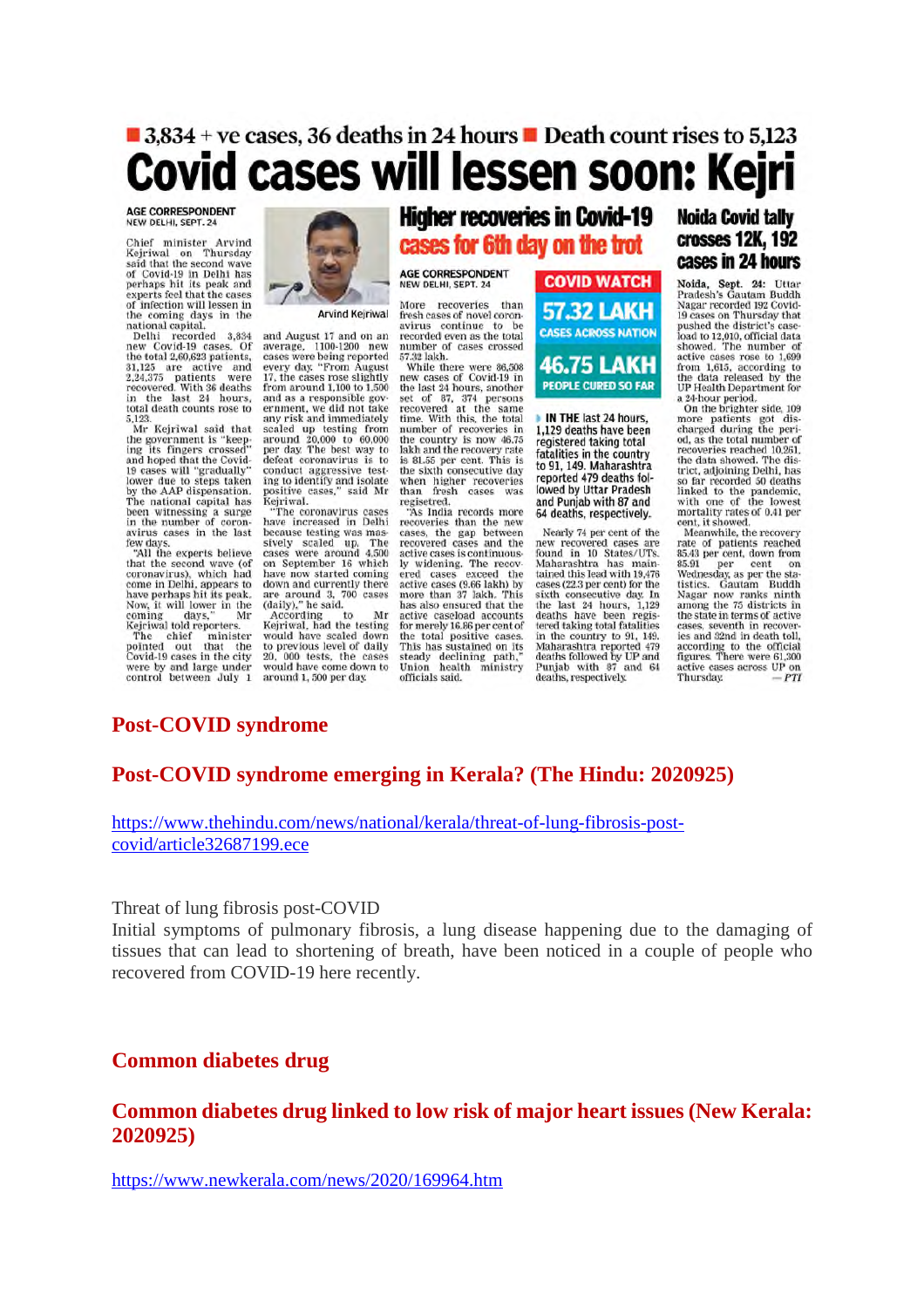Common diabetes drug linked to low risk of major heart issues

Toronto, Sep 24 : Drugs known as sodium-glucose cotransporter 2 (SGLT2) inhibitors are associated with a lower risk of major heart problems in patients with type 2 diabetes than dipeptidyl peptidase-4 (DPP-4) inhibitors, say, researchers.

According to the study, published in the journal The BMJ, previous trials have shown that SGLT2 inhibitors can reduce the risk of heart conditions such as heart attack, stroke, and heart failure compared with placebo.

But some of these trials had important limitations, making it difficult to interpret the results, and data on the effects of individual SGLT2 inhibitors on the heart are limited.

So the research team from McGill University in Canada set out to compare the risk of cardiovascular events between SGLT2 inhibitors and DPP-4 inhibitors among adults with type 2 diabetes in a "real world" clinical practice setting.

Their findings are based on healthcare data from seven Canadian provinces and the UK from 2013-18 (a total of 209,867 new users of an SGLT2 inhibitor matched to 209,867 users of a DPP-4 inhibitor).

Major cardiovascular events (a combination of heart attack, stroke or cardiovascular death), as well as heart failure and death from any cause, were recorded for an average of 11 months.

Compared with DPP-4 inhibitors, SGLT2 inhibitors were associated with a reduced risk of heart attack, stroke or cardiovascular death combined (11.4 events per 1000 person years vs 16.5 events per 1000 person years).

"SGLT2 inhibitors were also associated with decreased risks of individual events," the researchers wrote.

According to the researchers, results were similar in subgroups defined by patient age, sex, past insulin use, and history of cardiovascular disease.

This is an observational study and the researchers point to some limitations, such as relying on prescription data over a relatively short follow-up period.

They cannot rule out the possibility that other unmeasured (confounding) factors may have affected their results. However, results were consistent across several analyses, suggesting that they withstand scrutiny.

These findings suggest that SGLT2 inhibitors offer cardioprotective benefits among people with type 2 diabetes in a real-world setting, although additional studies are needed to determine if these benefits persist long term.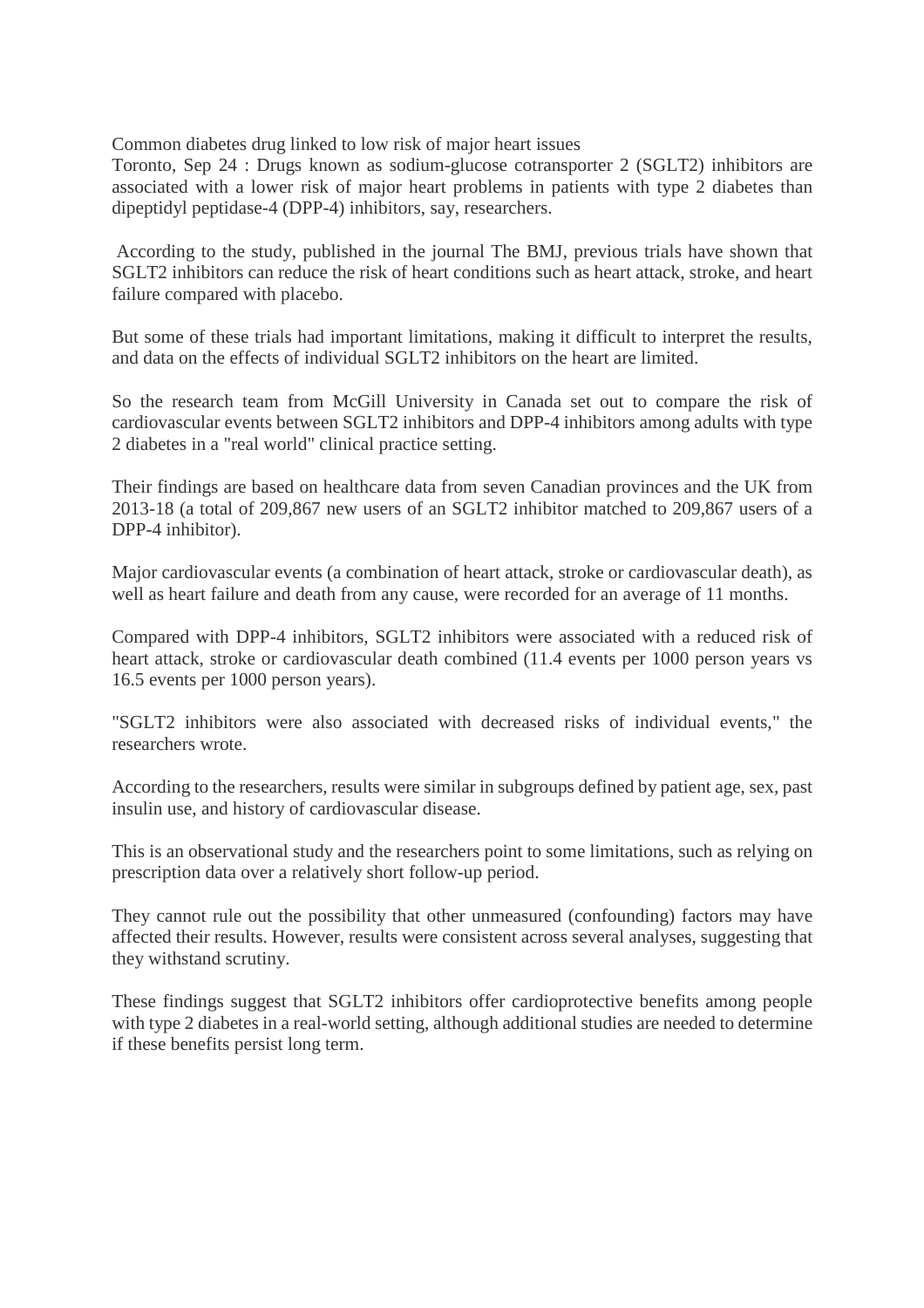#### **Chronic kidney disease**

#### **Your neighborhood may raise your risk of chronic kidney disease (New Kerala: 2020925)**

A neighbourhood's overall socioeconomic status, including income and education level, may influence its residents' risk of chronic kidney disease, according to a study.

The study was recently published in SSM Population Health by researchers from Drexel University's Dornsife School of Public Health.

Although previous studies have shown an association between individual socioeconomic status and chronic kidney disease, less is known about how the characteristics of an individual's neighbourhood, such as overall socioeconomic status, walkability, violent crime and availability of healthy food, may influence the risk of chronic kidney disease, poor blood sugar control (A1c over or equal to 6.5 per cent) and uncontrolled high blood pressure (at least one instance of systolic blood pressure greater than 140 mm Hg and/or diastolic blood pressure greater than 90 mm Hg), especially in urban areas.

In a study of 23,692 adult Philadelphians, all seen in a primary care practice in 2016 or 2017, the authors found that those living in low socioeconomic status neighbourhoods (factoring in neighbourhood income, educational attainment and occupation), were more likely to have kidney disease than those living in higher socioeconomic status neighbourhoods. Also, poor neighbourhood walkability, as measured by Walkscore®, was associated with poor blood sugar control in chronic kidney disease patients and poor blood pressure control in those without chronic kidney disease. The authors adjusted for individual age, race, sex and insurance type.

"Our finding, that people who are living in neighborhoods with the fewest resources are at highest risk for kidney disease, should be a call to health providers to integrate knowledge about their patients' environments in their care processes, and to policymakers to allocate resources to at-risk communities that will promote health," said senior author Meera Harhay, MD, an associate professor of Medicine at Drexel's College of Medicine and Dornsife School of Public Health. "Our results also show that neighbourhood environments that promote physical activity are protective when it comes to blood pressure and blood sugar management, whereas less walkable neighbourhoods might exacerbate conditions that are risk factors for kidney disease."

Chronic kidney disease is characterized by damaged kidneys that are unable to adequately filter waste and excess fluids out of the blood. Without early detection and management of blood pressure and blood glucose, this damage can lead to kidney failure and dialysis or a kidney transplant as the remaining options.

An estimated 37 million -- 15% -- of U.S. adults are estimated to suffer from chronic kidney disease, and nine out of 10 of those cases go undiagnosed. The findings of this research are valuable to the U.S. Department of Health and Human Services' Advancing American Kidney Health Initiative, whose goals include reducing the number of Americans in end-stage renal disease by 25% by 2030.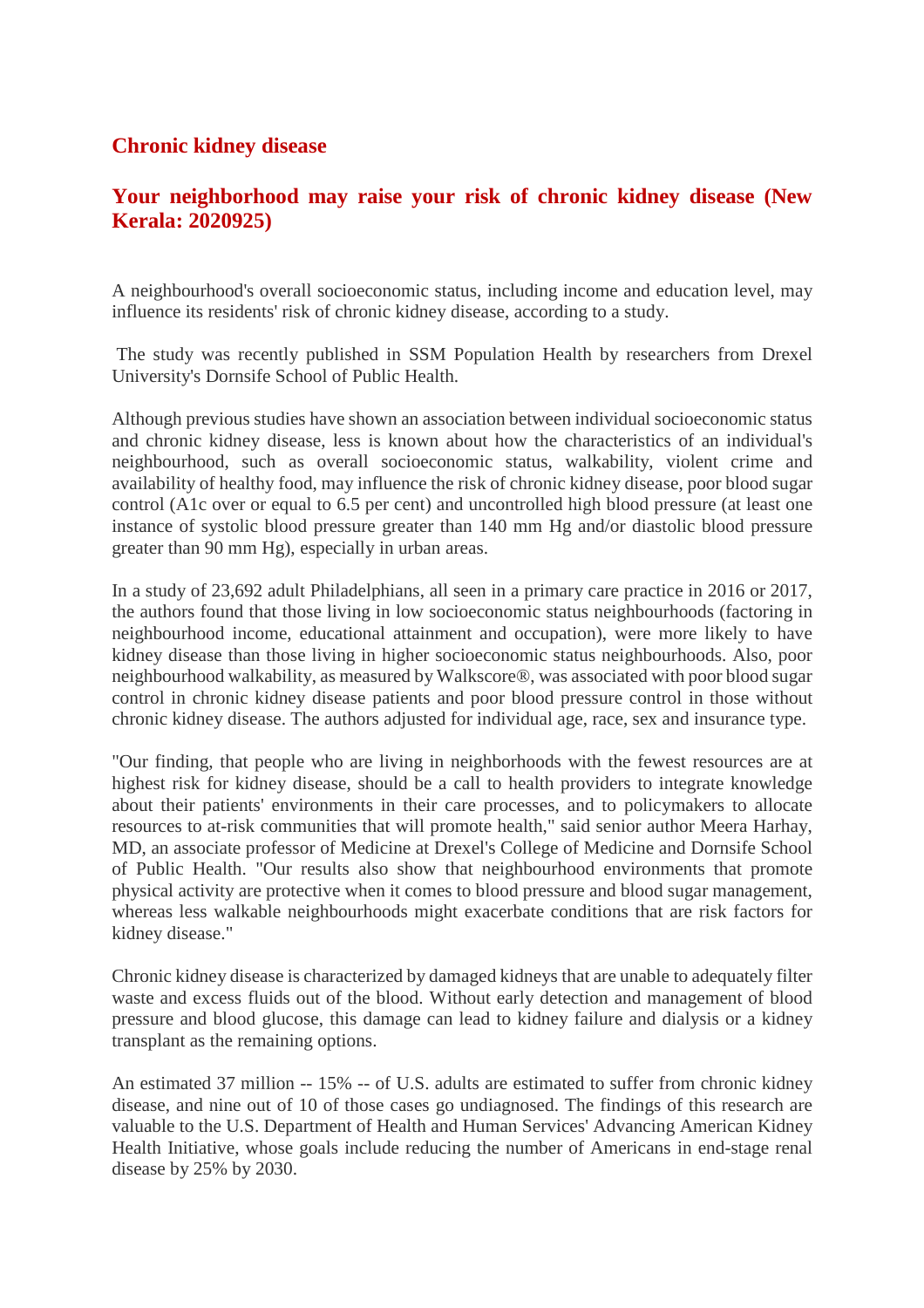"This study offers tools to help identify communities at higher risk of kidney disease at earlier stages so their condition can be managed to prevent end-stage kidney disease from developing," Harhay said. "Health providers should consider incorporating knowledge about neighbourhood-level social determinants of health when they are assessing their patients."

The authors note that future studies should look at what neighbourhood characteristics might contribute to the progression of chronic kidney disease, and whether socioeconomic status might be a marker for lower access to health-promoting resources, such as information on selfcare and chronic disease management, that might help prevent chronic kidney disease.

#### **Neurological consequences of COVID-19**

#### **Study focuses on neurological consequences of COVID-19 (New Kerala: 2020925)**

https://www.newkerala.com/news/2020/169545.htm

A team of neuroscientists and clinicians are examining the potential link between COVID-19 and increased risk of Parkinson's disease, and measures to get ahead of the curve.

The study has been published in the Journal of Parkinson's Disease.

"Although scientists are still learning how the SARS-CoV-2 virus is able to invade the brain and central nervous system, the fact that it's getting in there is clear. Our best understanding is that the virus can cause insult to brain cells, with potential for neurodegeneration to follow on from there," said Professor Kevin Barnham from the Florey Institute of Neuroscience and Mental Health.

In a review paper published today, researchers put a spotlight on the potential long-term neurological consequences of COVID-19, dubbing it the 'silent wave'. They are calling for urgent action to be taken to have available more accurate diagnostic tools to identify neurodegeneration early on and a long-term monitoring approach for people who have been infected with the SARS-CoV-2 virus.

The researchers report that neurological symptoms in people infected with the virus have ranged from severe, such as brain hypoxia (lack of oxygen), to more common symptoms such as loss of smell.

"We found that loss of smell or reduced smell was on average reported in three out of four people infected with the SARS-CoV-2 virus. While on the surface this symptom can appear as little cause for concern, it actually tells us a lot about what's happening on the inside and that is that there's acute inflammation in the olfactory system responsible for smell," explained Florey researcher Leah Beauchamp.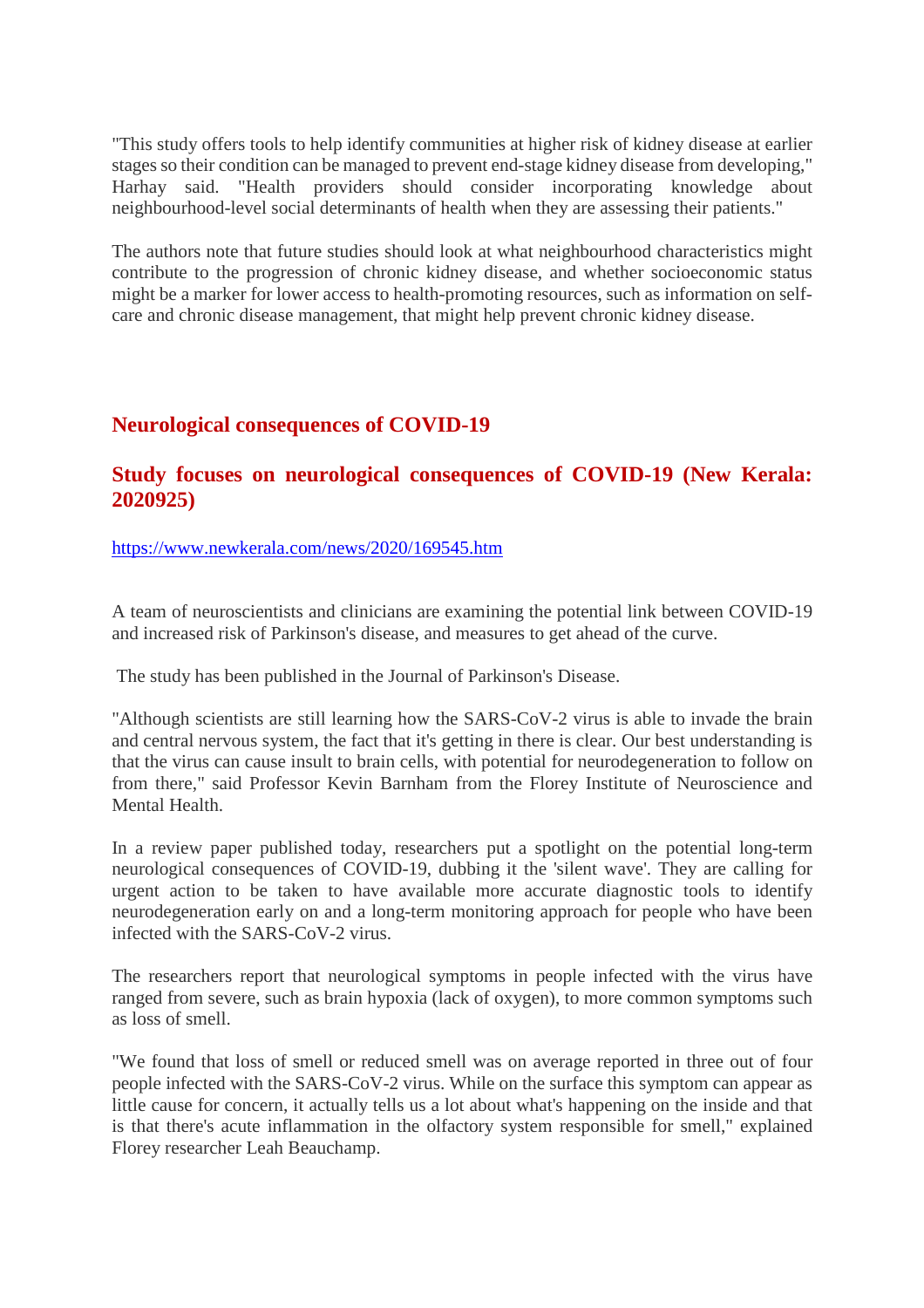Inflammation is understood to play a major role in the pathogenesis of neurogenerative disease and has been particularly well studied in Parkinson's. Further research into these illnesses may prove critical for future impacts of SARS-CoV-2.

"We believe that the loss of smell presents a new way forward in detecting someone's risk of developing Parkinson's disease early. Armed with the knowledge that loss of smell presents in around 90% of people in the early stages of Parkinson's disease and a decade ahead of motor symptoms, we feel we are on the right track," added Ms Beauchamp.

Clinical diagnosis of Parkinson's disease currently relies on the presentation of motor dysfunction, but research shows that by this time 50-70% of dopamine cell loss in the brain has already occurred.

"By waiting until this stage of Parkinson's disease to diagnose and treat, you've already missed the window for neuroprotective therapies to have their intended effect. We are talking about an insidious disease affecting 80,000 people in Australia, which is set to double by 2040 before even considering the potential consequences of COVID, and we currently have no available disease-modifying therapies," said Professor Barnham.

The researchers hope to establish a simple, cost-effective screening protocol aiming to identify people in the community at risk of developing Parkinson's, or who are in early stages of the disease, at a time when therapies have the greatest potential to prevent the onset of motor dysfunction. They plan to put the proposal forward for funding from the Australian Government's Medical Research Future Funding scheme.

Additionally, the team have developed two neuroprotective therapies currently under investigation and have identified a cohort of subjects who are ideally suited to study the treatments. Through their research, they gained new evidence that people with REM sleep behaviour disorder have a higher predisposition to go on to develop Parkinson's disease.

Parkinson's disease is a significant economic burden costing the Australian economy in excess of \$10 billion a year.

"We have to shift community thinking that Parkinson's not a disease of old age. As we've been hearing time and time again, the coronavirus does not discriminate - and neither does Parkinson's," said Professor Barnham.

"We can take insight from the neurological consequences that followed the Spanish Flu pandemic in 1918 where the risk of developing Parkinson's disease increased two to three-fold. Given that the world's population has been hit again by a viral pandemic, it is very worrying indeed to consider the potential global increase of neurological diseases that could unfold down the track."

He added, "The world was caught off guard the first time, but it doesn't need to be again. We now know what needs to be done. Alongside a strategised public health approach, tools for early diagnosis and better treatments are going to be key."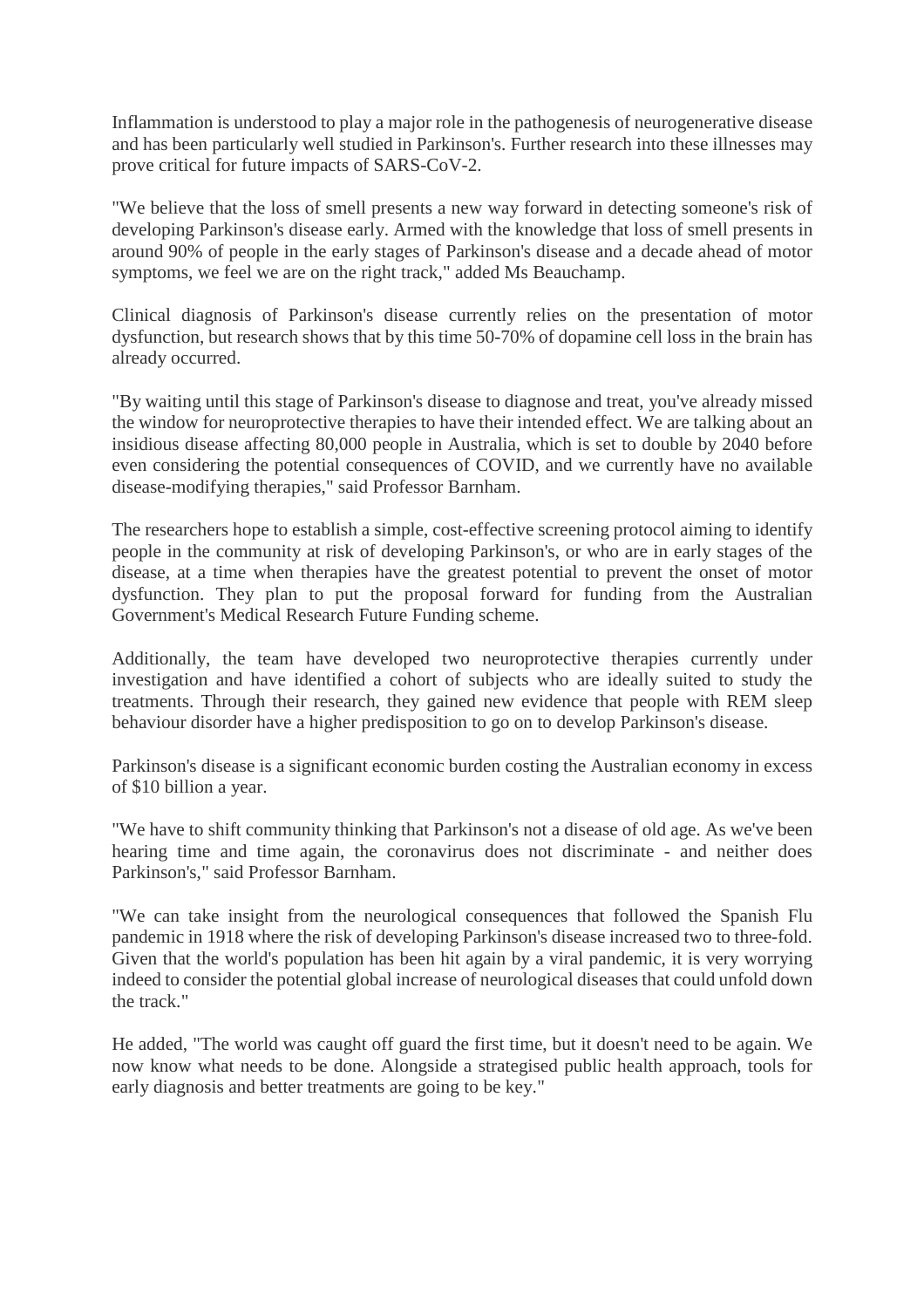#### **COVID-19 test**

#### **Researchers develop cheaper, faster COVID-19 test (New Kerala: 2020925)**

https://www.newkerala.com/news/2020/169463.htm

A team of researchers has developed a method for fast, cheap, yet accurate testing for COVID-19 infection. The method simplifies and frees the testing from expensive reaction steps, enabling upscaling of the diagnostics.

This makes the method particularly attractive for places and situations with limited resources. It is equally interesting for repeated testing and for moving resources from expensive diagnostics to other parts of the care chain. The study led by researchers at the Karolinska Institutet was published in the journal Nature Communications.

"We started working on the issue of developing a readily available testing method as soon as we saw the developments in Asia and southern Europe, and before the situation reached crisis point in Sweden," says principal investigator Bjorn Reinius, research leader at the Department of Medical Biochemistry and Biophysics at Karolinska Institutet. "Our method was effectively finished already by the end of April, and we then made all the data freely available online."

The spread of the new coronavirus at the end of 2019 in China's Wuhan region quickly escalated into a global pandemic. The relatively high transmission rate and a large number of asymptomatic infections led to a huge, worldwide need for fast, affordable, and effective diagnostic tests that could be performed in clinical as well as non-clinical settings.

Established diagnostic tests for COVID-19 are based on the detection of viral RNA in patient samples, such as nasal and throat swabs, from which RNA molecules must then be extracted and purified. RNA purification constitutes a major bottleneck for the testing process, requiring a great deal of equipment and logistics as well as expensive chemical compounds.

Making the current methods simpler without markedly compromising their accuracy means that more and faster testing can be carried out, which would help to reduce the rate of transmission and facilitate earlier-stage care.

The cross-departmental research group at Karolinska Institutet has now developed methods that completely circumvent the RNA-extraction procedure so that once the patient sample has been inactivated by means of heating, rendering the virus particles no longer infectious, it can pass straight to the diagnostic reaction that detects the presence of the virus.

According to the researchers, the most important keys to the method's success are both the above virus inactivation procedure and a new formulation of the solution used to collect and transport the sample material taken from the patients.

"By replacing the collection buffer with simple and inexpensive buffer formulations, we can enable viral detection with high sensitivity directly from the original clinical sample, without any intermediate steps," says Dr Reinius.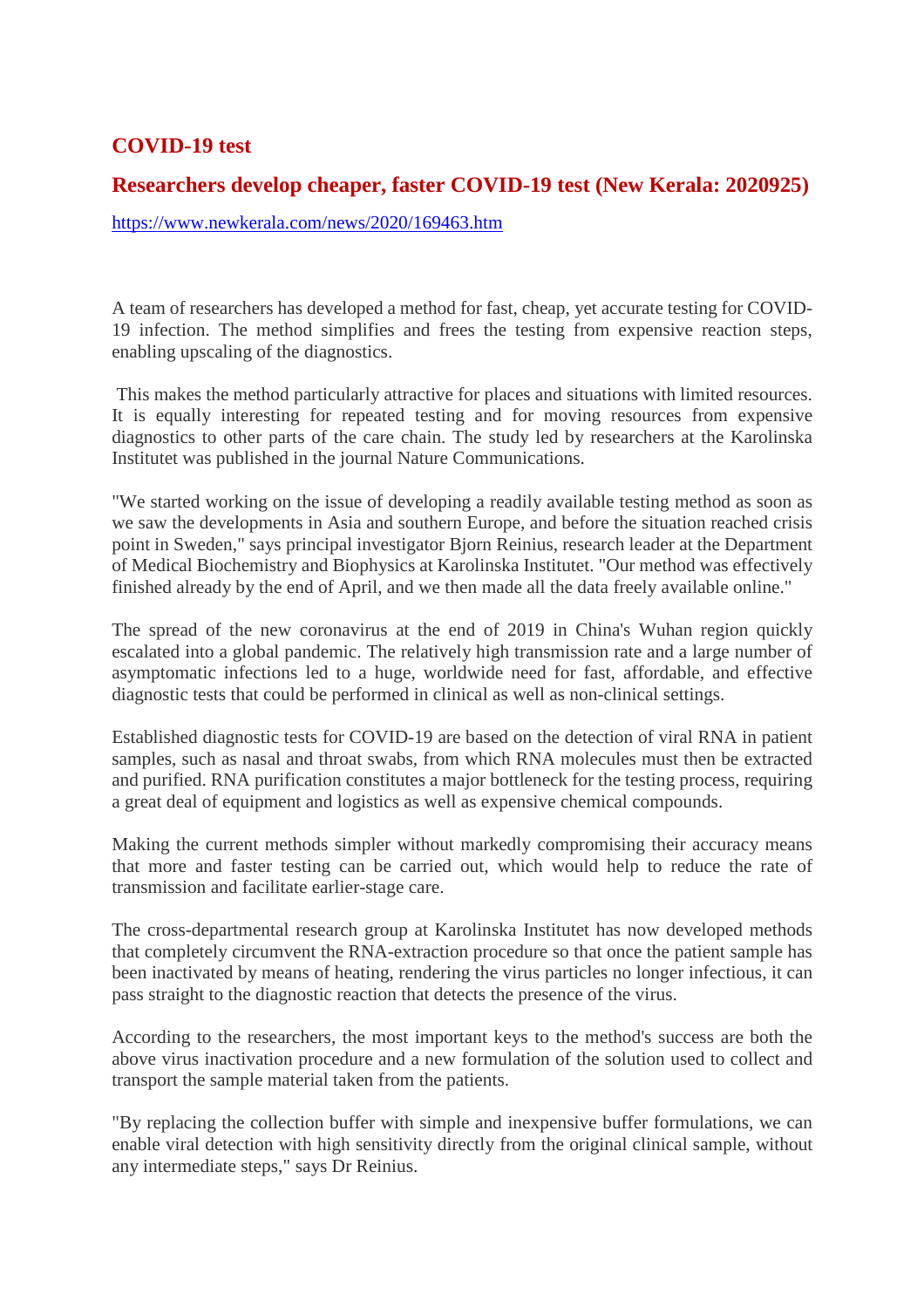Institutions and research groups around the world have shown great interest in the method since a first version of the scientific article was published on the preprint server medRxiv. The article was read more than 15,000 times even before it was peer-reviewed by other researchers in the field and officially published in Nature Communications.

"Thanks to the low cost and the simplicity of the method, it becomes a particularly attractive option at sites and in situations with limited resources but a pressing need to test for COVID-19," he says and adds "I would certainly like to see that this test used in Sweden too, for example for cheap periodic testing of asymptomatic people to eliminate the spread of infection."

#### **Coronavirus India Cases Update:**

#### **Coronavirus India Cases Update: िपछले24 घंटमआए 86 हजार मामले, 47 लाख सेअिधक लोग हए ठीक(Dainik Gagaran: 2020925)**

https://www.jagran.com/news/national-coronavirus-india-cases-update-eighty-six-thousand-new-case-in-past-24-hoursover-47-lakhs-recovered-so-far-20793966.html

देश में कोरोना वायरस के नए मामलों में गिरावट।देश में कोरोना वायरस के नए मामलों में गिरावट।Publish Date:Fri, 25 Sep 2020 नई दिल्ली, एएनआइ। Coronavirus India Cases Update, देश में कोरोना वायरस कके नए मामलों में गिरावट आ रही है। बीते 24 घंटों में देश भर में कोरोना के 86 हजार से अधिक नए मामले सामने आए हैं, वहीं इस दौरान एक हजार से अधिक लोगों की मौत हई है। केंद्रीय स्वास्थ्य मंत्रालय के ताजा आंकड़ों के अनुसार, देश भर में कोरोना के अब तक 58 लाख से ज्यादा मामले सामने आ चुके हैं, लेकिन राहत की बात ये है कि इनमें से  $47$  लाख से ज्यादा लोग ठीक हो चुके हैं।

ताजा आंकड़ों के मुताबिक, देश में बीते 24 घंटों में कोरोना के  $86,052$  नए मामले सामने आए हैं। इस दौरान कुल  $1141$  मरीजों की मौत भी हई हैं। स्वास्थ्य मंत्रालय के मुताबिक, इसको मिलाकर देश में कोरोना के कुल मामले  $58,18,571$  हो गए हैं। देश में कोरोना के एक्टिव मामलों का आंकड़ा  $9,70,116$  तक जा पहुंचा है। कोरोना से ठीक होने वालों का आंकड़ा भी बढ़कर  $47,56,165$  हो गया है। देश में कोरोना से मौत के आंकड़ों पर नजर डालें तो अब तक यहां  $92,290$  लोगों की मौत हो चकी है।

इग्स मामले में अभिनेत्री रकुलप्रीत सिंह से पछताछ जारी। Bollywood Drug Case News: NCB के दफ्तर पहुंची दीपिका पादकोण की मैनेजर, रकुलप्रीत से पूछताछ जारी यह भी पढ़ कोरोना सेठीक होनेकदर बढ़ी

देश में कोरोना वायरस से ठीक होने वाले मरीजों की दर तेजी से बढ़ रही है। देश में कोरोना से अब तक  $47$  लाख  $56$  हजार  $164$  मरीज ठीक हो चुके हैं। कोरोना की रिकवरी दर  $81.74\%$  तक पहंच गई है।

कोरोना की मृत्यु दर नीचे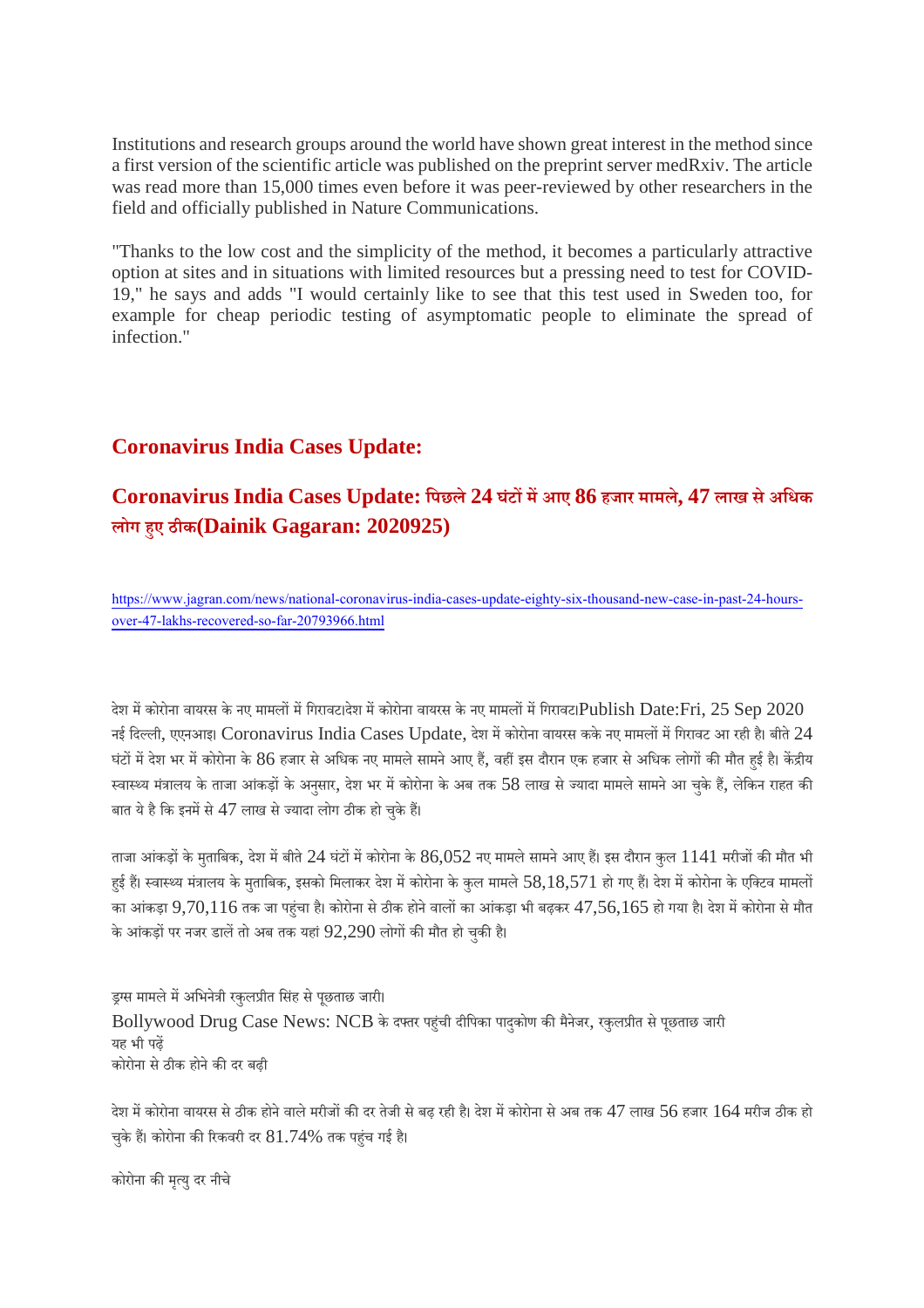देश में कोरोना से मरने वालों का आंकड़ा फिलहाल  $92,290$  तक जा पहंचा है। इसको मिलाकर देश में कोरोना की मृत्यु दर  $1.59\%$  तक पहंच गई ह।ै

टाइम मैगजीन की सौ प्रभावशाली हस्तियों में शामिल हैं बिल्किस बानो शाहीनबाग धरने का चेहरा बनीं बिल्किस दादी ने दिया पीएम मोदी को आशीर्वाद, बताया अपना बेटा यह भी पढ़ महाराष्ट्र में सबसे ज्यादा मामले

महाराष्ट्र में कोरोना वायरस के सबसे ज्यादा मामले सामने आए हैं। महाराष्ट्र में अब तक कोरोना के  $2,75,404$  मामले सामने आ चुके हैं। वहीं यहां  $9.73.214$  एक्टिव केस हैं। महाराष्ट में कोरोना से मरने वालों का आंकड़ा बढ़कर  $34.345$  तक जा पहुंचा है।

इिंडयन टी20 लीग डाउनलोड करें जागरण एप और न्यूज़ जगत की सभी खबरों के साथ पायें जॉब अलर्ट, जोक्स, शायरी, रेडियो और अन्य सर्विस

#### **Virus (Hindustan: 2020925)**

1

https://epaper.livehindustan.com/imageview\_335593\_88811218\_4\_1\_25-09-  $2020\,2\,$ i 1 sf.html

# वायरस का बदलता रूप खतरनाक

शोध

नई दिल्ली | एजेंसी

दुनियाभर में तेजी से बढ़ते संक्रमण के बीच चिंता पैदा करने वाली एक रिपोर्ट सामने आई है। ह्युस्टन के वैज्ञानिकों ने पांच हजार मरीजों में वायरस के जेनेटिक सिक्वेंस का अध्ययन करने के बाद दावा किया कि वायरस लगातार रूप बदल रहा है जो इसे और खतरनाक बना रहा है। करीब 99 फीसदी सैंपल में यह बदलाव देखा गया है। वैज्ञानिकों के मुताबिक, नया रूप ज्यादा संक्रामक है, जिससे माना जा रहा है कि



कोरोना की दूसरी लहर ज्यादा खतरनाक होगी।

वैज्ञानिकों के मुताबिक, ह्यूस्टन व आसपास की ज्यादातर जगहों पर वायरस डी614जी म्युटेशन पाया गया। जिन मरीजों में वायरल लोड ज्यादा था, उनमें यह बदलाव अधिक देखने को मिला। वैज्ञानिकों ने यह भी

#### महाराष्ट्र में चार लोगों को दोबारा संक्रमण

महाराष्ट्र में चार लोग दूसरी बार संक्रमित पाए गए हैं। खास बात यह है कि इनमें पहले के मुकाबले ज्यादा गंभीर संक्रमण देखने को मिला। लैंसेट मेडिकल जर्नल में प्रकाशित रिपोर्ट के मुताबिक, मुंबई के नायर अस्पताल के तीन डॉक्टर और हिंदुजा अस्पताल के एक स्वस्थ्यकर्मी को मई–जून में पहली बार संक्रमण हुआ। ठीक होने के बाद जुलाई में वे फिर संक्रमित हो गए। जब चारों मरीजों की जीनोम सिक्वेंसिंग की जांच की गई तो पता चला कि दूसरी बार संक्रमण पहले के मुकाबले ज्यादा गंभीर था। हालांकि, अब सभी लोग स्वस्थ हैं। .<br>बीमारी से ठीक होने को उनकी कम उम्र को भी माना जा रहा है ।

निष्कर्ष निकला कि म्युटेशन जो वायरस की सतह पर स्पाइक प्रोटीन की संरचना को बदलता है. इस वायरस को और अधिक संक्रामक बना रहा है। 1000 शोधकर्ताओं में से एक व नमूनों की जांच के ह्युस्टन मेथोडिस्ट बाट तैन्नानिकों ने हॉस्पिटल के जेम्स मुसर किया दावा

के मताबिक. वायरस के लगातार नया रूप लेने मश्किलें बढ रही हैं। .<br>नेशनल इंस्टीटयट ऑफ एलर्जी एंड इंफेक्शस डिजीज के वायरोलॉजिस्ट डेविड मोरेंस

कहते हैं कि कोरोना वायरस अधिक संक्रामक हो गया है।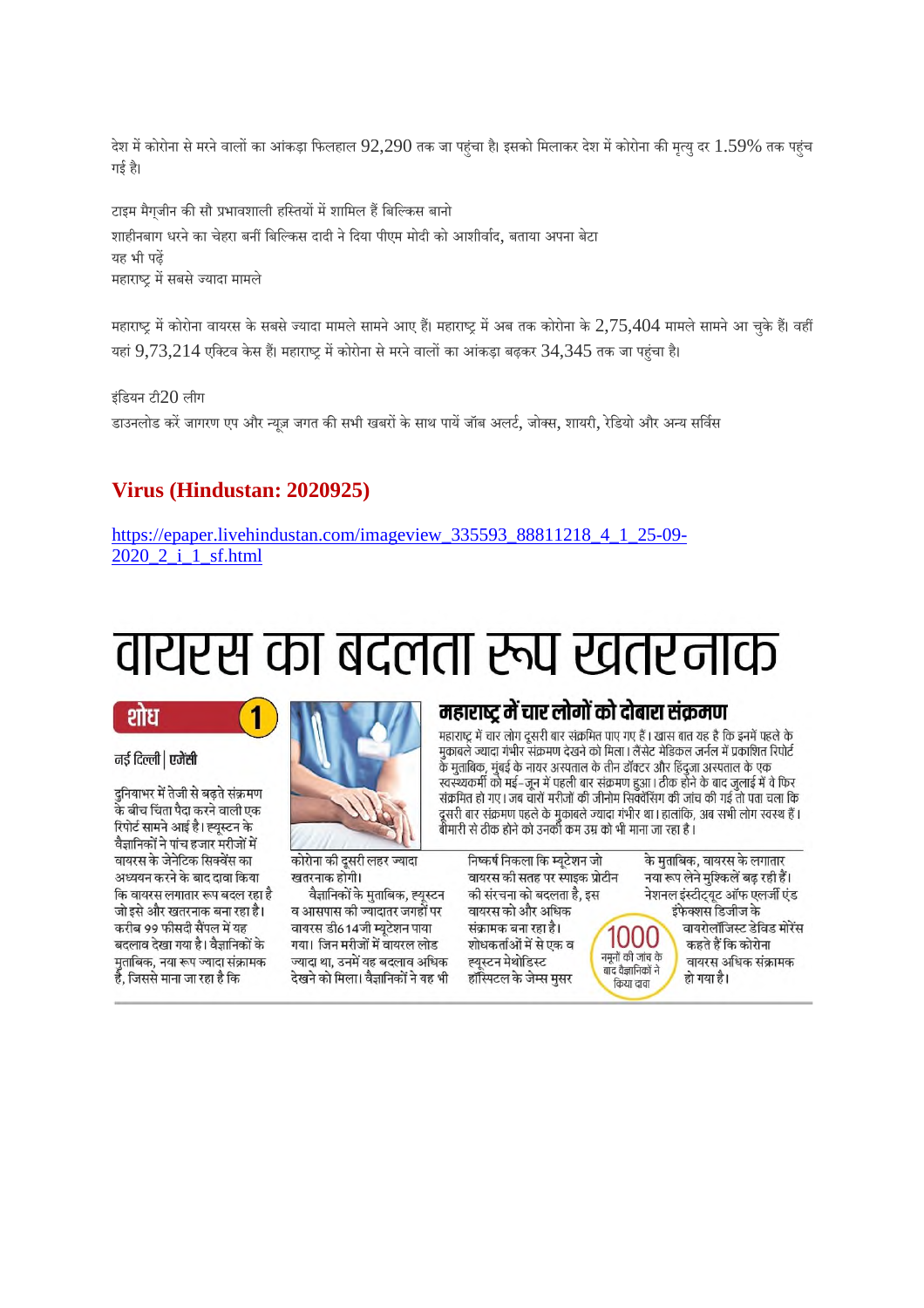#### **Mask (Hindustan: 2020925)**

https://epaper.livehindustan.com/imageview\_335593\_88810908\_4\_1\_25-09- 2020\_2\_i\_1\_sf.html

# मास्क संक्रमित मरीजों को मरने से बचा रहा

ज्यादा है। अमेरिका के शोधकर्ताओं ने अप्रैल-जून के बीच डेट्रायट के अस्पतालों में भर्ती होने वाले मरीजों पर अध्ययन किया। उन्होंने पाया कि जिन लोगों ने मास्क-सामाजिक दूरी समेत सभी उपायों को अपनाया उनके गंभीर रूप से बीमार होने का खतरा काफी कम था।

इनमें मृत्युदर भी काफी कम नजर आया जबकि मास्क नहीं अपनाने वालों में ज्यादा वायरल लोड था और इनमें से आधे मरीजों की मौत भी हो गई। इटली के एक अन्य अध्ययन में पाया गया कि मास्क पहनने से जैसे-जैसे वायरल लोड में गिरावट आई, वैसे ही गंभीर मामलों में भी कमी आई।



शोध नई दिल्ली | एजेंसी

मास्क सिर्फ आपको संक्रमण से ही नहीं बचाएगा बल्कि जिन मरीजों को संक्रमण हो चुका है, उन्हें मरने से भी बचाएगा। इटली व अमेरिका में हुए दो अध्ययनों में इसकी पुष्टि हुई है। शोधकर्ताओं के मुताबिक, जो मरीज मास्क का उपयोग करते हैं उन्हें गंभीर रूप से बीमार पड़ने की संभावना सिर्फ 14 फीसदी है जबकि मास्क नहीं पहनने वाले मरीजों के गंभीर रूप से बीमार होने का खतरा 70 फीसदी से